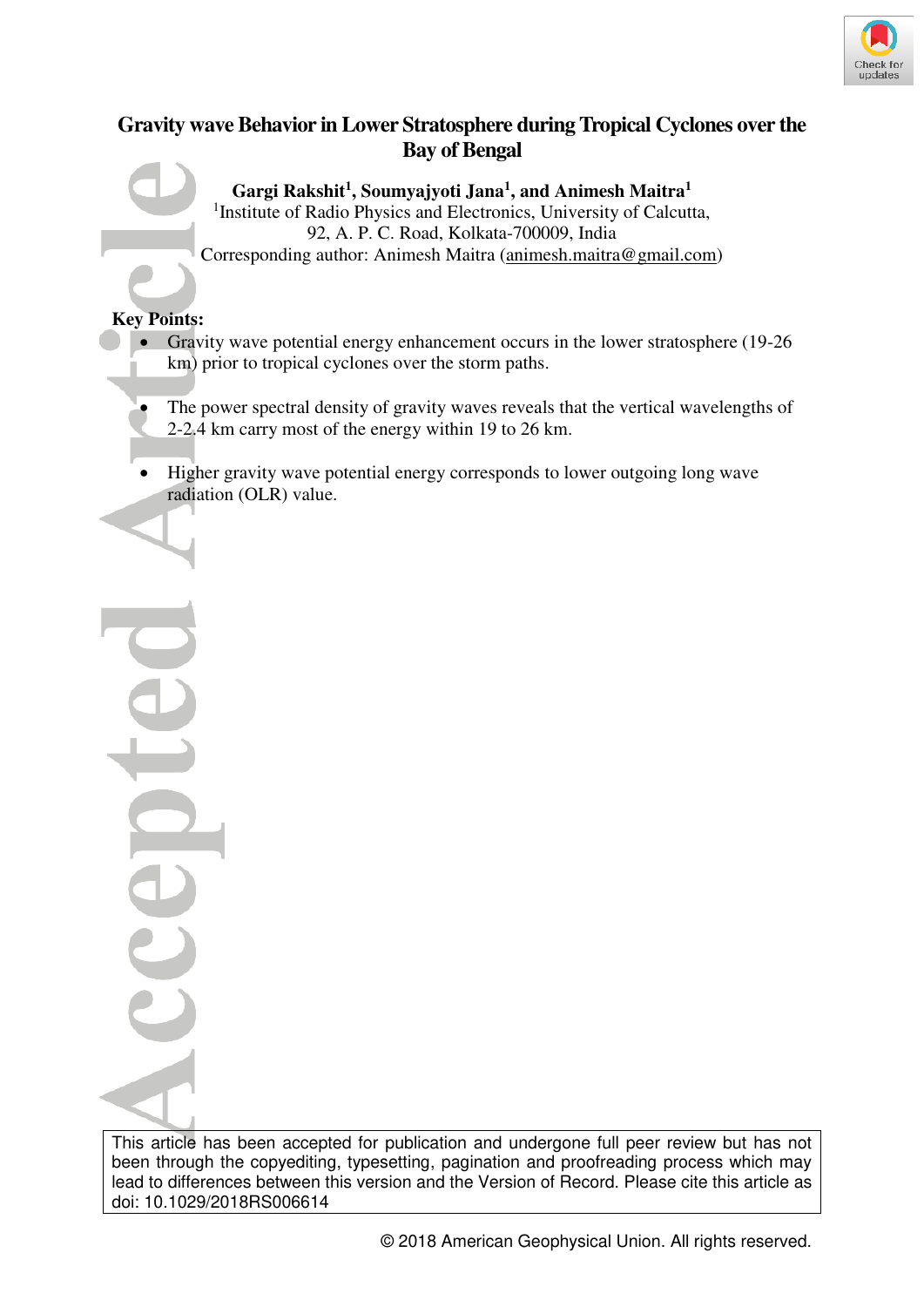## **Abstract**

Gravity waves associated with tropical cyclones over the Bay of Bengal have been studied using COSMIC GPS radio occultation measurements. The sources of gravity waves are located well below the tropopause where the intensity of a tropical cyclone (TC) is high. The gravity wave potential energy between 19 to 26 km shows an enhancement in the lower stratosphere (LS) during the cyclone. Intense convection associated with TC is characterized by low outgoing longwave radiation (OLR) values. The present study shows an increase in potential energy in the lower stratosphere over a storm path before the actual occurrence of cyclones. The power spectral density of gravity waves shows that the vertical wavelengths in the range 2-2.4 km carry the maximum energy in the lower stratosphere over the cyclone path.

## **1. Introduction**

Atmospheric gravity waves (GW) are generated as the interplay of earth's gravity and buoyancy force restoring any vertical movement of the air parcel in the atmosphere (Tsuda, 2014). Gravity waves can originate from various meteorological disturbances, deep convection like a tropical cyclone (Alexander & Holton, 1997; Alexander et al*.*, 1995) and from different orographic effects (Ratnam et al*.*, 2004; Tsuda, 2014). These waves transport energy and momentum from lower to upper atmosphere (Das et al., 2014). Previous studies revealed that the origins of gravity wave are located in the lower troposphere where the cyclone is intense (Tsuda, 2014; Ratnam et al*.*, 2016). As gravity waves generated in the lower troposphere propagate to the upper atmosphere, they influence the zonal and the meridional wind pattern and change the atmospheric general circulation (Holton, 1983; Alexander et al., 2008). Tropical convection generates high frequency gravity waves, having significant role in changing the middle atmospheric general circulation (Dutta et al., 2009). Statistical analysis of the characteristics of wave number spectra of gravity waves in the tropical troposphere has been carried out using Mesosphere-Stratosphere-Troposphere (MST) radar observations over Gadanki, India (Babu et al., 2008). Characteristics of high frequency GWs and inertia gravity waves have investigated from high resolution radiosonde observations over a tropical location Gadanki (Leena et al., 2012a, 2012b ).The gravity wave energy produced by a TC is larger than that produced by local convection (Chane Ming et al., 2010). The importance of deep convection like intense cyclone in the tropics as the source of GW was highlighted by previous findings where orographic disturbances were negligible (Chun et al*.*, 2001; Fritts & Rastogi, 1985). Tropical cyclone (TC) plays an important role in the exchange processes between upper troposphere (UT) and lower stratosphere (LS) (Ravindra Babu et al*.*, 2015; Das et al., 2016), and in changing the tropopause structure (Ratnam et al., 2016). Tropical cyclone leads to the transport of water vapour from troposphere to lower stratosphere and ozone from lower stratosphere to upper troposphere (Ray & Rosenlof, 2007). The studies of Piani et al*.* (2000) and Fritts et al*.* (2003) emphasized the significance of cumulus convection during tropical cyclones. This shows the importance of the study of GW activities in lower stratosphere as an evidence of stratosphere troposphere exchange processes. Ibrahim et al*.* (2010) showed that GW energy in the LS can be utilized as an index to investigate TC activities.

The very high frequency (VHF) radar, MST radar and lidar observations have enabled GW studies with good temporal and spatial resolution (Wilson et al*.*, 1991; Chang et al*.*, 1997; Worthington & Thomas, 1996; Vincent & Eckermann, 1990; Rastogi et al*.*, 1996; Das et al., 2012). But the ground based instruments failed to observe GW activities over the ocean which is the source of cyclones. GPS radio occultation measurements facilitate the study of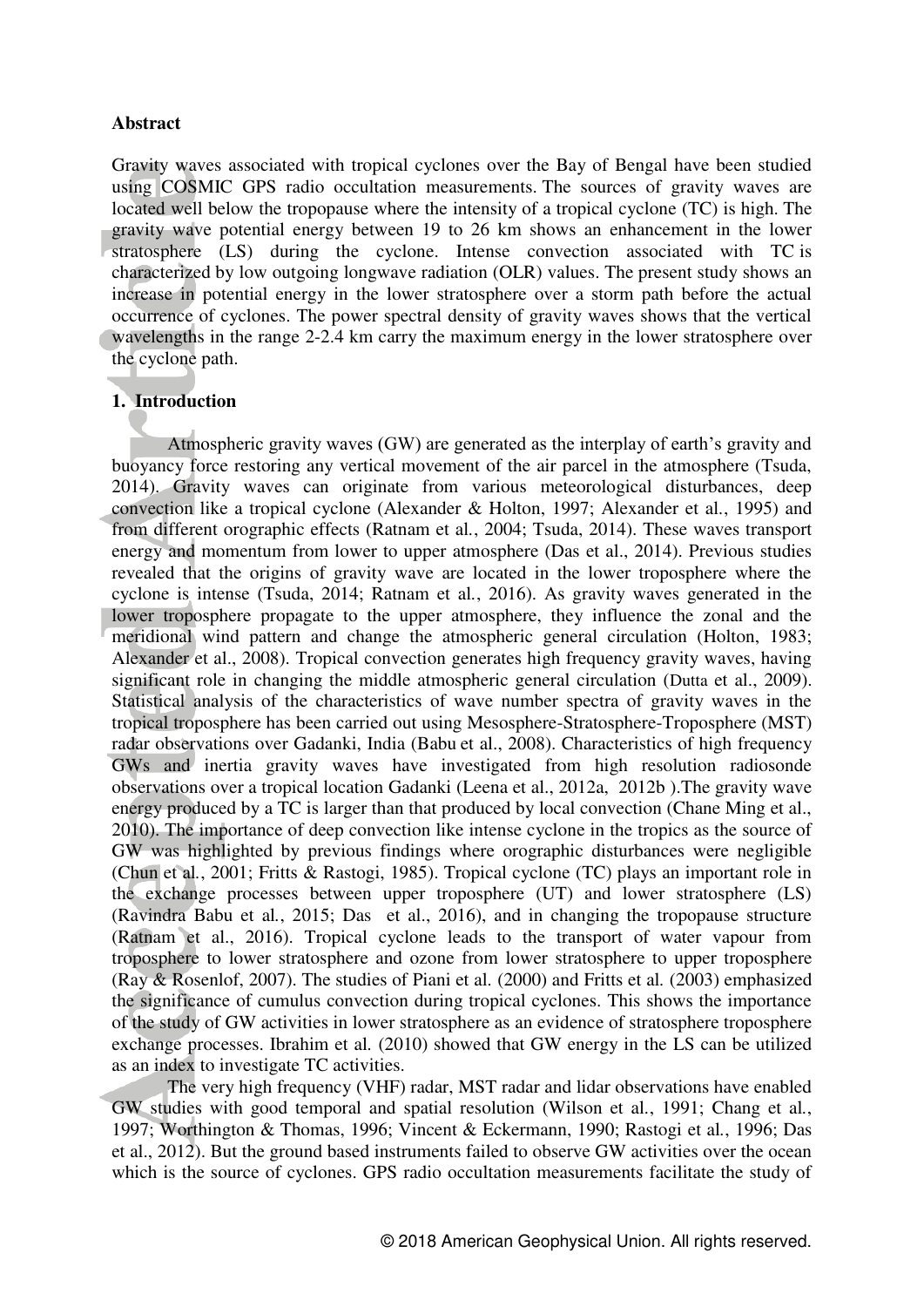GW over the oceans. The Bay of Bengal (BoB) is the genesis of 10-12% of the total yearly TCs over the globe (Neuman, 1993; Ibrahim et al*.*, 2010) with an annual average of five cyclones having unpredictable intensity and track (Raghavan & Sen Sarma, 2000; Rao et al*.*, 2001; Bindu et al*.*, 2016). Geller & Gong (2010) provided the climatology of kinetic energy and potential energy in relation to monthly and latitudinal variations at different frequencies of GW.

Seasonal analysis focussed that large amount of potential energy are generated at low latitudes below 25 km height in all seasons (Tsuda et al*.*, 2000, 2004; Vincent & Alexander, 2000). Chane Ming et al*.* (2002) found the existence of large amplitude gravity waves in UT/LS during intense tropical cyclone 'Hudah' over the Tromelin Island. GW signature of cyclones Dina and Faxai have been investigated using GPS windsonde profiles (Chane Ming et al*.*, 2010). Numerical models like Weather Research and Forecast (WRF) have been used to predict the cyclone path of Phailin (Bindu et al*.*, 2016). The study of the enhancement of gravity waves before the appearance of cyclones in the lower stratosphere has not yet been reported. The present study has a focus on the gravity wave energy activities before, during and after the dissipating stage of the cyclonic storm using Constellation Observing System for Meteorology, Ionosphere and Climate (COSMIC) GPS Radio Occultation (RO) data. Satellite observations can provide global coverage to investigate the quantitative picture of GW activities (Wu & water, 1996; Mc Landress et al*.*, 2000). However, compared to the ground based measurements, the temporal resolution of satellite based observation is not as good. An enhancement of potential energy (*Ep*) associated with the storm is noticed in the lower stratosphere (19 to 26 km). The spatial evolution of gravity wave characteristics in the lower stratosphere in terms of potential energy and spectral analysis has been studied for five tropical cyclones namely; Sidr, Aila, Giri, Nargis, and Phailin. Five representative cases of intense cyclone with peak wind intensity greater than 100 km/hr occurred over Bay of Bengal in different years have been considered in the present study. The paper is organised into five sections. Section 2 describes the data and methodology. Section 3 illustrates about the variation of gravity wave potential energy and dominant vertical wavelengths before, during and after the five tropical cyclones over cyclone affected region. Discussions of the results are given in Section 4, and, finally, concluding remarks are included in Section 5.

### **2. Data and Methodology**

 The potential energy estimation and spectral analysis have been obtained using the temperature data from COSMIC GPS RO. COSMIC satellite data are obtained from COSMIC Data Analysis and Archive Center (CDAAC). The COSMIC reprocessed data (available from May 2006 – May 2014) have been used for the present study. GPS occultation is used for the retrieval of the refractivity profile from lower heights of the atmosphere (above 10 km) up to an altitude of 40 km (Tsuda, 2017). From the refractivity profile, 'dry temperature' profile is derived by neglecting the water vapour content. In the present study dry temperature profiles from the COSMIC RO data are used (Alexander et al., 2008).

The temperature data obtained from GPS RO offer good altitude resolution (Alexander et al., 2009). Considering all the available occultations, COSMIC RO data are taken over each grid size of 8° x 8° for the latitude range of 4-45° N and longitude range of 65-100° E. A sudden temperature change near the tropopause contaminates potential energy  $(E_p)$  estimation (Hei et al., 2008). The height range from 19 to 26 km is considered during the months of the TCs, for estimating the potential energy in lower stratosphere. As the primary objective is to estimate the potential energy during tropical cyclones, the monthly mean of temperature profiles of each grid is calculated. The monthly mean temperature profiles are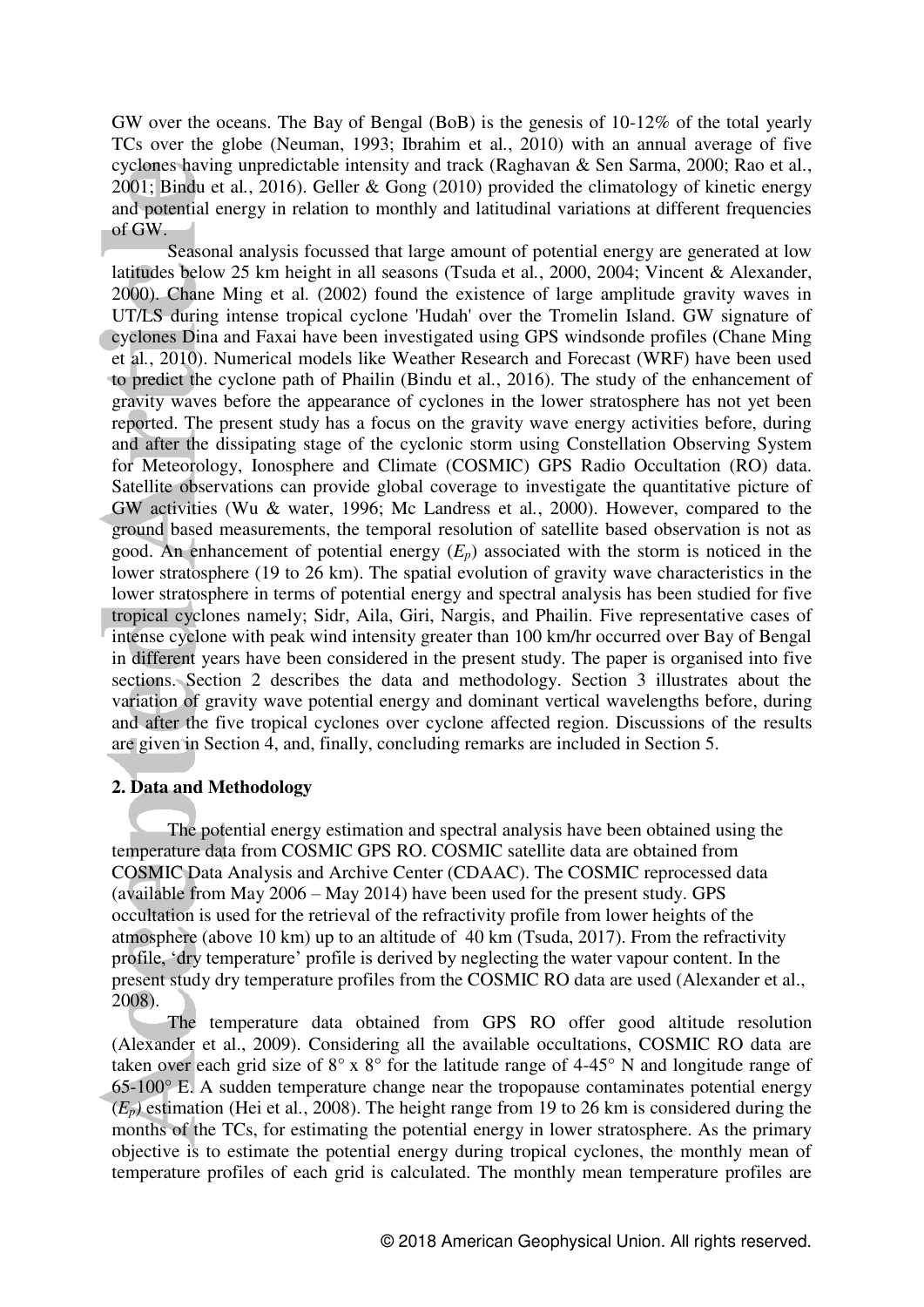low pass filtered using 4 km running average along the height. The filtered profile is taken as the background temperature profile  $(\bar{T})$  of the respective grid (Hei et al., 2008; Tsuda et al. 2009). To calculate the perturbation profiles (*T'*), the individual temperature profile of the respective grid is subtracted from the background temperature  $(\bar{T})$  within that grid. A linear fit is subtracted from the perturbation profile to remove any linear trend along the height. Also, a half cosine windowing function is applied to eliminate the edge effect in the profile. This is equivalent to multiplying a cosine function with the data at the height ranges 19-19.7 km and 25.3-26 km. Now FFT is applied to extract the vertical wavelength present in the perturbation profile (Hei et al., 2008; Tsuda et al. 2009). The wave number 0 and 1 (7 km) are removed and then inverse FFT is done to reproduce the perturbation profile  $(T')$  considering the wave numbers greater than 1. Since we have considered the height range 7 km (19-26 km) in the lower stratosphere, wavenumber 1 corresponds to a wavelength of 7 km. Hence, Finally, the temperature perturbation profiles  $(T')$  are obtained having vertical wavelengths less than 7 km (Hei et al*.*, 2008; Tsuda et al. 2009).

Figure 1 (a) shows an individual temperature profile and the mean profile in a cyclone affected grid during the tropical cyclone Sidr. The perturbation profile for the location (12.44°N, 89.73° E) on 11 November 2007, obtained using the above mentioned procedure, is plotted in Figure 1 (b). The potential energy is calculated from the perturbed profile using the following relation (Tsuda et al., 2004, 2009; Vincent & Alexander, 2000,).

$$
E_p = \frac{1}{2} \left[ \left( \frac{g}{N} \right)^2 \overline{\left( \frac{T'}{\overline{T}} \right)^2} \right]
$$
\n(1)

 $\overline{T}$  and  $T'$  represent the mean and perturbed atmospheric temperature respectively. *N* and *g* are Brunt–Väisälä frequency and acceleration due to gravity respectively (Tsuda et al*.*, 2004). Brunt–Väisälä frequency is calculated from the relation (2) (Stull 1995).



 $\theta$  is the potential temperature and  $\frac{\partial \theta}{\partial z}$  is the vertical gradient of potential temperature. This methodology has been followed for the five TCs studied in this paper.

The total number of occultation events which are found within  $4^{\circ}$ - $45^{\circ}$  E and  $65^{\circ}$ - $100^{\circ}$ E for different storms have been included in Table 1. In the estimation of the gravity wave potential energy  $(E_p)$  values over the selected region, the temperature profile over  $8^\circ$  x  $8^\circ$  grid area is considered and then averaged by using a sliding window width of  $2^{\circ}$  x  $2^{\circ}$  in latitude and longitude. The total and average number of occultation events over the said region and each grid of the cyclone are given in the Table 1. The number of occultations can be retrieved from the CDAAC database website [\(https://cdaac](https://cdaac-www.cosmic.ucar.edu/cdaac/DBif/cdaac_highlevel.cgi)[www.cosmic.ucar.edu/cdaac/DBif/cdaac\\_highlevel.cgi\)](https://cdaac-www.cosmic.ucar.edu/cdaac/DBif/cdaac_highlevel.cgi). The table shows that sufficient numbers of occultations are available to have a meaningful estimation of GW energy. It may be mentioned that at least 50 occultations in each grid  $(8^\circ \times 8^\circ)$  are available for obtaining monthly average of temperature profiles  $(\overline{T})$  as background information.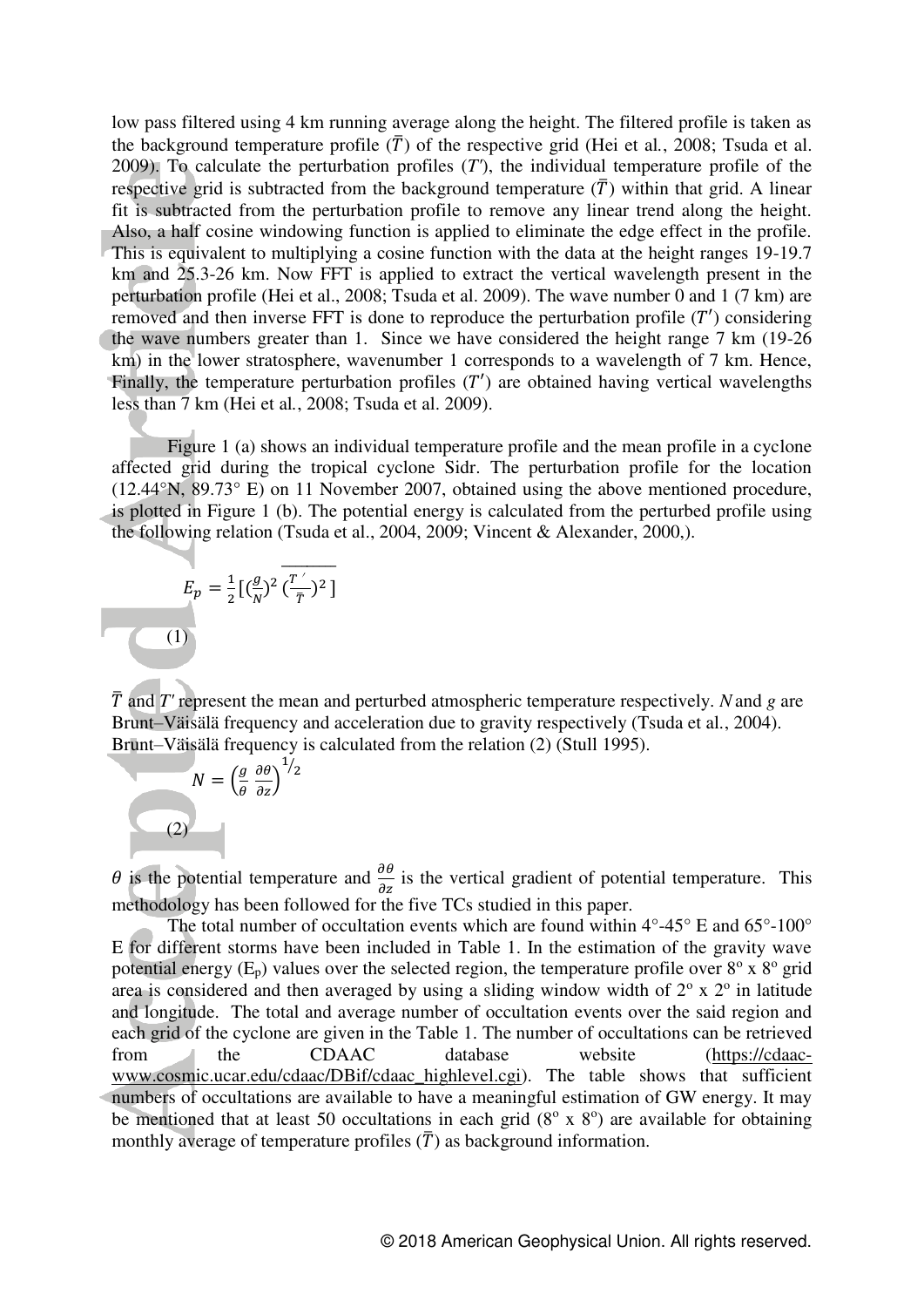Outgoing long wave radiation (OLR) data are obtained from the Advanced Very High Resolution Radiometer (AVHRR) instrument aboard the National Oceanic and Atmospheric Administration (NOAA) polar orbiting spacecraft. The ascending and descending swath data have been spatially and temporarily interpolated onto grids of resolution 2.5° x 2.5° for using the OLR data during the five tropical cyclones considered in the study. Strong convective phenomena can be evidenced by low OLR observations. Five tropical cyclones namely; Sidr, Aila, Giri, Nargis and Phailin have been studied in the present paper. Information about the storm track have been obtained from the NOAA archive storm track have been obtained from the NOAA archive ( http://rammb.cira.colostate.edu/products/tc\_realtime/index.asp).

## **3 Results**

 The present study deals with the gravity wave (GW) characteristics and associated phenomena in the lower stratosphere (19-26 km) during the five tropical cyclones over the cyclone affected region occurring over the Bay of Bengal. The gravity wave characteristics of the TCs namely Sidr, Aila, Giri, Nargis and Phailin cyclones are discussed in the following sections.

### **3.1. E<sup>p</sup> variation over the Bay of Bengal during the tropical cyclones**

### 3.1.1 Sidr

 Cyclone Sidr was one of the most intense cyclones on record to make its land fall over Bangladesh. This cyclone, a Category 4 storm (according to Saffir-Simpson scale), originated in the centre of Bay of Bengal on 9 November 2007, arrived at the south-western coast of Bangladesh on 15 November 2007. It intensified to turn into a very severe cyclonic storm while moving to the north-east direction on 11 November 2007, the peak wind speed reaching up to 250 km/h. The path followed by Sidr is depicted in Figure 2(a) by filled circles superimposed on the outgoing long wave radiation plot during the cyclone period (11-16) November 2007). It shows that the cyclone affected region is characterised by low OLR value (less than  $180 \text{ W/m}^2$ ) indicating deep convection in the region.

 The average potential energy of gravity wave in the lower stratosphere (19-26 km) is calculated before (3-10 November 2007), during (11-16 November 2007) and after (22-29 November 2007) the cyclone using COSMIC RO temperature data. It is observed from the contour plot of potential energy that there is an increase in  $E_p$  (1.94 J/kg) along the storm track before the cyclone (Figure 2 (b)) which spread over the adjoining region during the cyclone period (Figure 2 (c)) with average *Ep* of 2.34 J/kg. The energy dissipated after the cyclone is over (Figure 2 (d)).

### 3.1.2. Nargis

 Nargis was the first named storm of the 2008 North Indian Ocean Cyclone Season, which originated in 27 April 2008 in the central Bay of Bengal and moved to north-eastward as shown in Figure 3 (a) by filled circles on the OLR plot. The highest wind speed was 215 km/h during the cyclone. After passing over Myanmar and Rangoon the storm dissipated near the border region of Myanmar and Thailand (Figure 3(a)). Nargis was marked Category 4, an extremely severe cyclonic storm. The average OLR value during 27 April-3 May 2008 was low (below 170  $W/m<sup>2</sup>$ ) over the cyclone affected region indicating strong convective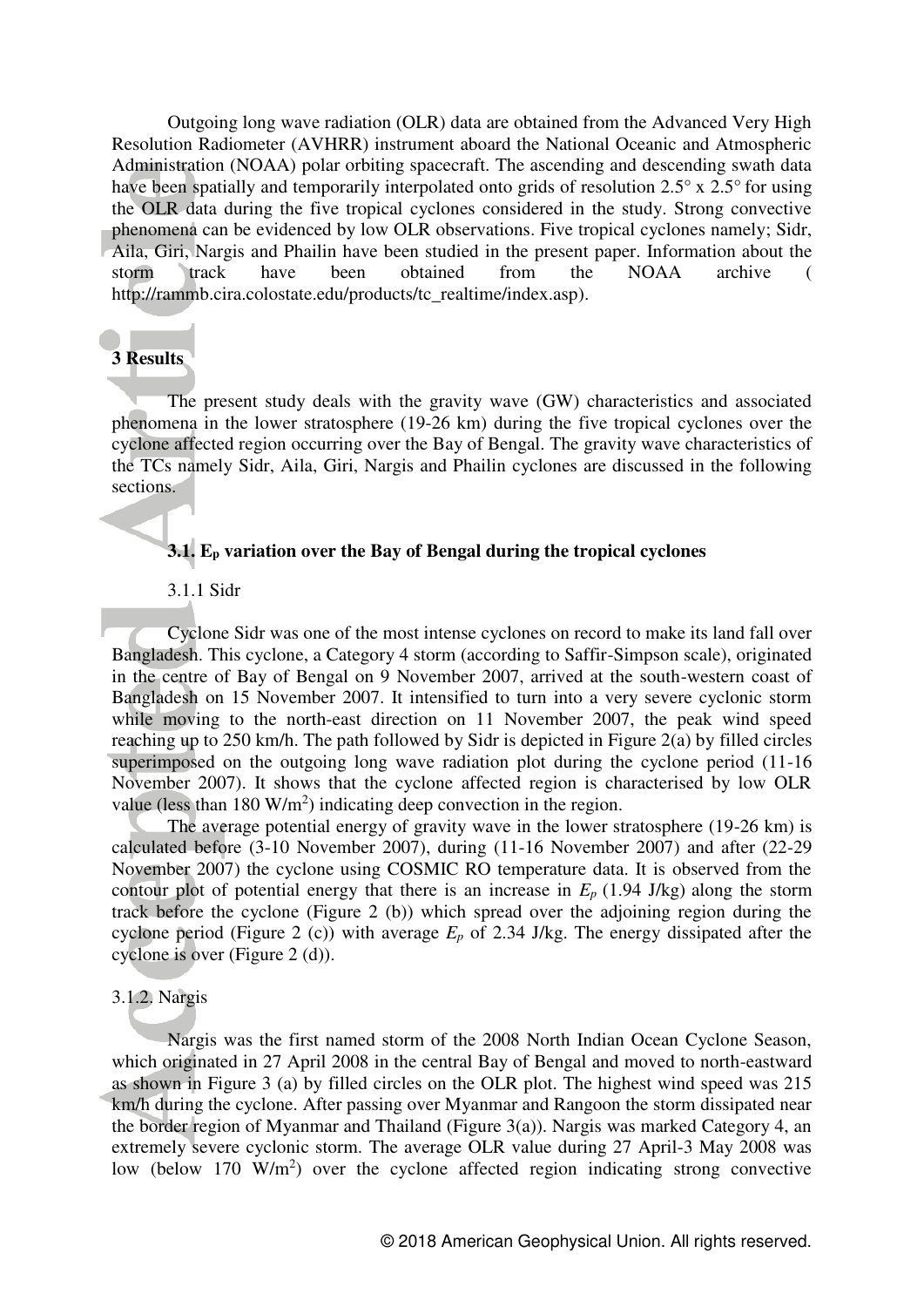activities. This played an active role in generating gravity waves and caused an enhancement of *Ep* over the cyclone affected region as shown in Figure 3 (c).

 Three separate time spans namely, before the storm (18-26 April 2008), during the storm (27 April-03 May 2008) and after the storm Nargis (8-16 May 2008), have been considered to estimate  $E_p$ . The potential energy value shows an increase over the storm path (average  $E_p$  value of 2.32 J/kg) before the cyclone (Figure 3(b)). During the storm the energy increased to higher value (3.10 J/kg) (Figure 3(c)) and after the storm the energy gradually dissipated (1.16 J/kg) as shown in Figure 3(d). High *E<sup>p</sup>* values in lower stratosphere over the Bay of Bengal (Figure 3(c)) show good agreement with low OLR values during the cyclone.

# 3.1.3. Aila

Aila evolved from a tropical disturbance in the central Bay of Bengal. The disturbance slowly developed over a period of 2 to 3 days and became a tropical storm in the early hours of 23 May 2009, as it moved northward towards West Bengal in India. Joint Typhoon Warning Center reported that the tropical disturbance moved over a distance of 950 km having the landfall at the south of the city of Kolkata in India. Filled circles on the average OLR plot in Figure 4 (a) shows the path of the cyclone over the Bay of Bengal and adjacent region of West Bengal where Aila made its landfall. Aila, was identified as Category 1 cyclone, the maximum wind speed reaching up to 120 km/h. Figure 4 (a) shows that Aila affected region is characterised by very low OLR value (below 150 W/m<sup>2</sup>) during 22-27 May 2009.

The contour plots of  $E_p$ , before (15-21 May 2009), during (22-27 May 2009) and after (2-10 June, 2009) the tropical cyclone Aila are shown in Figure 4 (b), (c) and (d) respectively. It is observed that there is a large increase of *E<sup>p</sup>* before and during the cyclone period over Bay of Bengal and adjacent areas of West Bengal.

3.1.4. Giri

 Very Severe Cyclonic Storm Giri originated on 19 October 2010 over the Bay of Bengal and intensified while moving towards the north-eastern part of the Bay of Bengal. The cyclone was identified as Category 4 having the highest wind speed of 250 km/h. Giri had its landfall in Myanmar on 22 October 2010 and after which it gradually weakened. The path of Giri is shown in Figure 5(a) depicted by filled circles superimposed on the OLR contour plot. The deep convection during the cyclone Giri was characterised by low OLR values (below 170 W/m<sup>2</sup>) over the cyclone affected region (Figure 5(a)).

The evolution of potential energy before (15-19 October, 2010), during (20-23 October 2010) and after (28 October-4 November 2010) Giri are shown in Figure 5 (b) (c), and (d) respectively. Like other cyclones, the enhancement of *E<sup>p</sup>* before cyclone over the cyclone path is also noticed (Figure 5(b)). The potential energy remained high during the cyclone days (Figure 5(c)) which gradually dissipated few days after the cyclone (Figure  $5(d)$ ).

# 3.1.5. Phailin

According to India Meteorological Department (IMD), Phailin is an extreme intense tropical cyclone making a landfall in Odisha, India. The cyclone was identified as a Category 5 according to Saffir-Simpson scale. Developing from a depression in the Gulf of Thailand on 4 October 2013, it moved westward to pass over the Andaman and Nicobar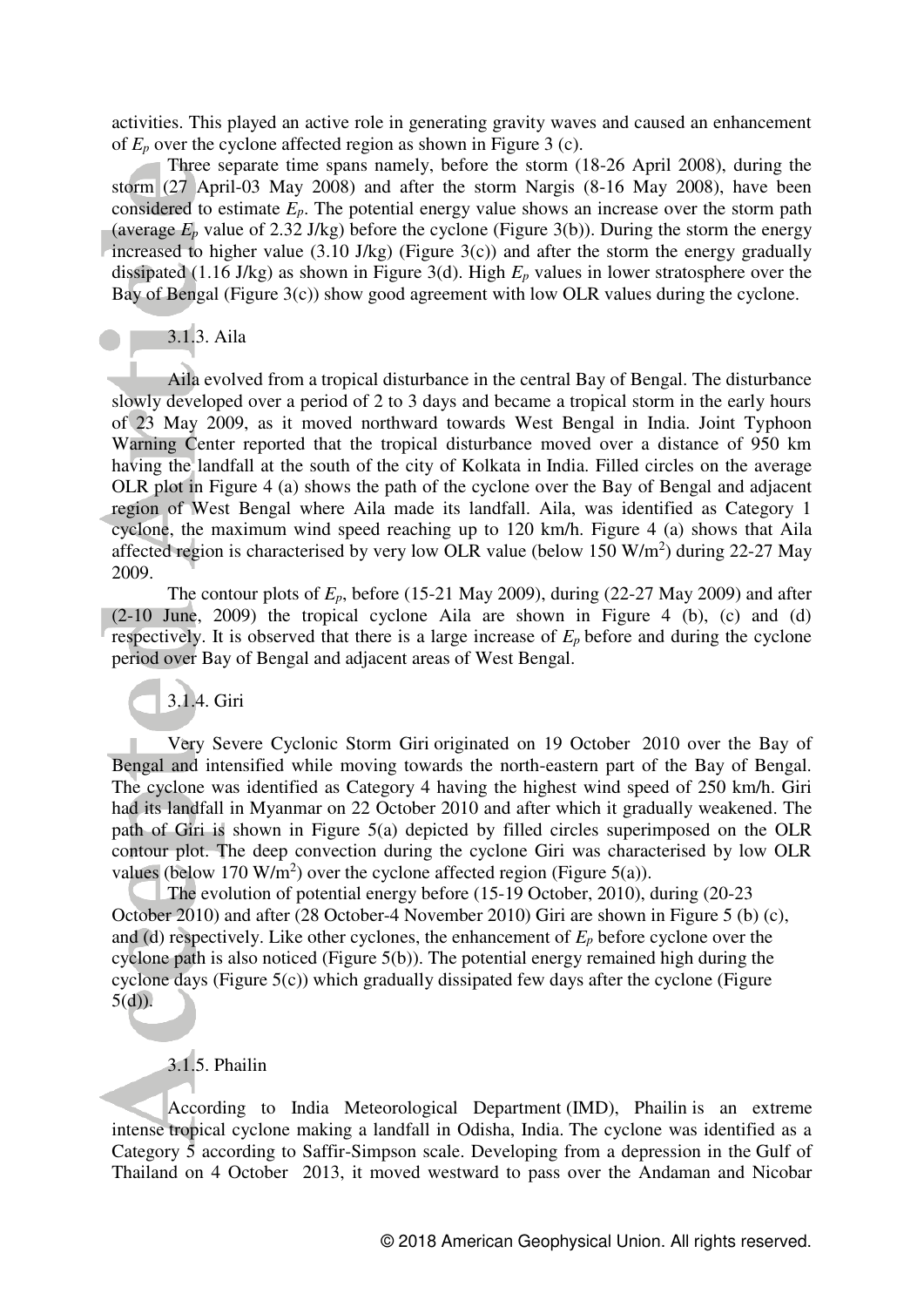Islands in the Bay of Bengal and made its landfall at Gopalpur in Odisha, India, on 12 October 2013. The path of Phailin is shown in Figure 6(a) marked by filled circles. The highest wind speed during Phailin was 260 km/h. The average OLR data over the cyclone affected region was below 180 W/m<sup>2</sup>, during 4-14 October 2013 as shown in Figure 6(a), indicating strong convective activities over this region.

It is observed that high value of  $E_p$  (2.37 J/kg) prevailed along the path of the cyclone even before the actual occurrence of Phailin (Figure  $6(b)$ ). Figure  $6(c)$  again shows the prominent enhancement of  $E_p$  during Phailin (3.01 J/kg), and the decay of  $E_p$  (1.48 J/kg) after the dissipation of cyclone is evident from Figure 6(d).

### **3.2 Dominant vertical wavelengths of gravity waves**

To find out the dominant vertical wavelength, power spectral density has been obtained by Welch method (Welch, 1967; Barbe et al., 2010; Zhang et al., 2009) from the temperature perturbation profiles over 8° x 8° grid as described in the methodology section. The dominant vertical wavelengths responsible for carrying energy to the lower stratosphere over the cyclone affected grids have been derived from the power spectrum.

Figure 7 shows the power spectral density before, during and after the five tropical cyclones discussed earlier. The power spectral density shows peak around 2-2.4 km vertical wavelength. However, the magnitude of the peak density is the highest during the storm. It is seen that the wavelength around 2.4 km is dominant for the propagation of gravity wave energy during the storm. The features of gravity waves during the five cyclones are given in Table 2.

### **4 Discussions**

Depending on the availability of the number of occultations over the cyclone affected grids the average potential energy of gravity wave has been estimated in the lower stratosphere for the five tropical cyclones of different intensities. Table 2 shows that the average potential energy over the cyclone affected region shows no significant variation with the cyclone intensity which is consistent with the findings of Ibrahim et al*.* (2010).

In the present study, the potential energy has been found to increase in LS (19-26 km) during TCs. This is consistent with the findings of Chane Ming et al. (2002, 2010) which showed an increase of total GW energy density during tropical cyclones. Previous studies showed that a significant part of total energy propagates in the upward direction in the lower stratospheric region during cyclones (Pramitha et al*.*, 2016). One of the important present findings is that an increase of  $E_p$  is also noticed in the lower stratosphere prior to the actual occurrence of TC. In the tropical region the average tropopause altitude is about 17 km which increases during tropical cyclones (Reid & Gage 1985; Gettelman et al*.*, 2002). The maximum tropopause height is found to be about 18.5 km during the five tropical cyclones over the cyclone affected region considered. In order to ensure that the enhancement in temperature fluctuations is due to gravity wave and not because of the presence of tropopause, 19 km is chosen as the lowest height. It may be noted that De la Tore et al. (2006) and Tsuda et al. (2009) also set the minimum altitude for the gravity wave analysis at 19 km after considering the tropopause height variation.

Outgoing long wave radiation (OLR) values are used as proxy for convection in tropical and subtropical regions. The cyclone affected regions for the five tropical cyclones over the Bay of Bengal are found to be characterised by low OLR values during the cyclone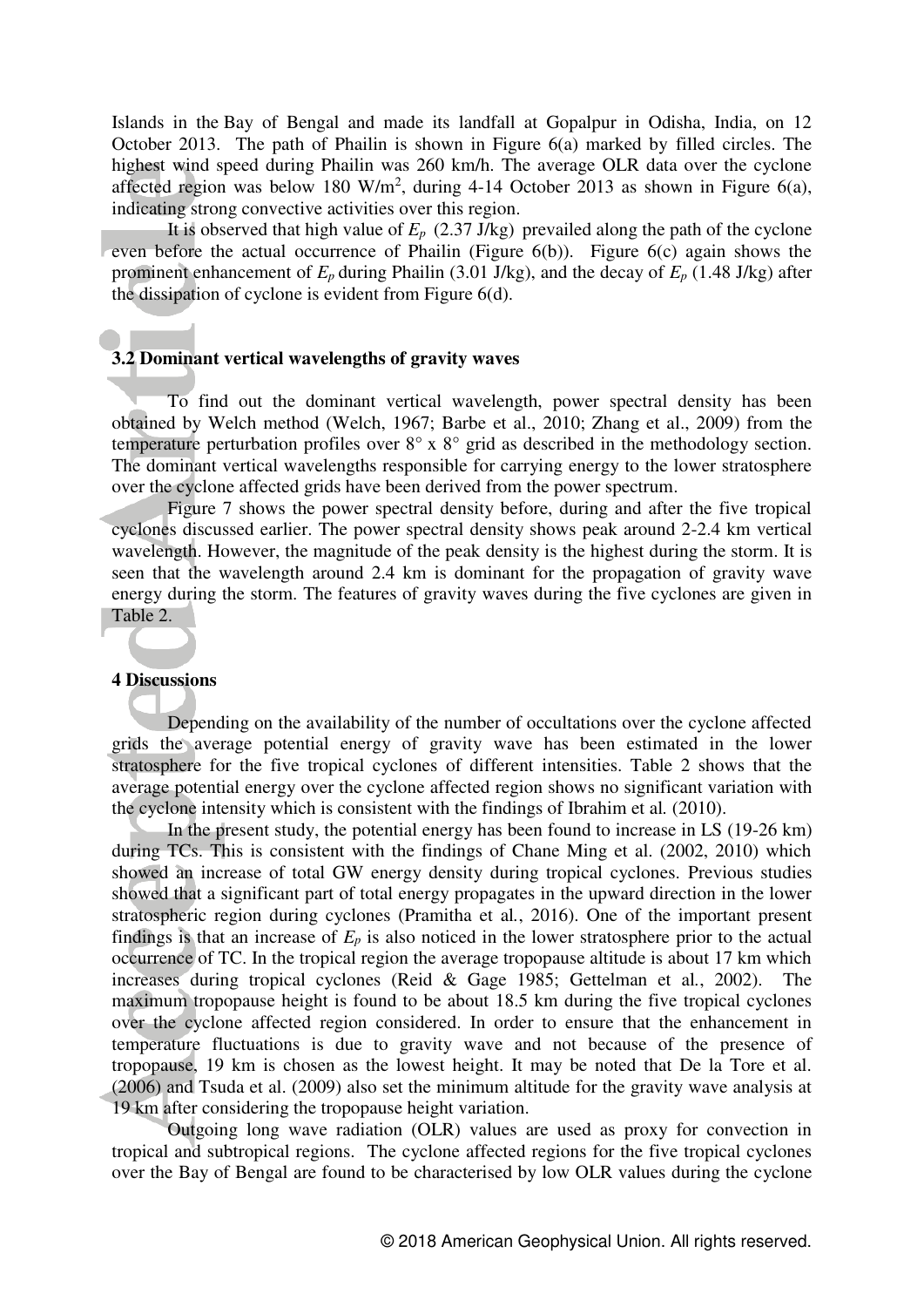days (Table 2). This is again consistent with the previous findings where large values of GW energy are associated with low OLR values during TCs and deep convection (Ibrahim et al., 2010; Ratnam et al., 2008). However the values of OLR during the TCs showed no dependence on the intensity of the tropical cyclones.

Recent studies have highlighted that the average GW energy attains large values during TCs compared to that during local convection (Ibrahim et al., 2010). In the present study, GW potential energy is found to be higher during the cyclone days compared to that before and after the cyclone period. GW potential energy has been estimated from the perturbations in temperature profiles of GPS RO which do not give total energy estimate because of the absence of the information on horizontal wind. However, it is shown by Tsuda et al. (2000) and Ratnam et al. (2004) that the ratio of kinetic to potential energy is constant according to the linear theory of gravity wave and the potential energy can be indicative of the total energy.

 Previous studies reported that gravity waves of dominant vertical wavelengths of 1.5 to 3 km were observed over the cyclone affected region of Tromelin Island during the passage of cyclone Hudah (Chane Ming et al*.*, 2002). The characteristics of low frequency GW in UT/LS is related to the temporal and spatial extent of the cyclone (Chane Ming et al*.*, 2010). Chane Ming et al*.* (2014) showed that low frequency gravity waves of periods of 4.6- 13 h and vertical wavelengths of 0.7-3 km occurred during TC Ivan. Vertical wavelengths ranging from 0.8 to about 3 km prevailed during the cyclones Dina and Faxai in the LS over the affected region (Chane Ming et al*.*, 2010). In the present study, the dominant vertical wavelength of gravity wave during five TCs has been found to be around 2.4 km. However, the magnitude of the spectral peak does not depend on the cyclone intensity.

#### **5 Conclusions**

 The gravity wave activities associated with tropical cyclones over the Bay of Bengal have been investigated using GPS radio occultation data. The potential energy of gravity waves is estimated before, during and after the tropical cyclones. Intense convective activities associated with TC are characterized by very low OLR values which are well correlated with high potential energy distribution in the lower stratosphere. The tropical cyclones which excite atmospheric gravity waves that carry energy from troposphere to lower stratosphere. Significant increase in  $E_p$  in lower stratosphere over the storm path is noticed before the arrival of tropical cyclones. This has been observed for all the five cyclones considered in this study. A study of the power spectral density of gravity waves shows that the vertical wavelength in the range 2-2.4 km is the dominant wavelength responsible for carrying energy to the lower stratosphere over the cyclone path.

### **Acknowledgments**

This work has been supported by the grants under the projects: (i) "Council of Scientific and Industrial Research (CSIR), HRDG (File No: 09/028( 1040)/2 018-EMR-I)", (ii) "Studies on aerosol environment at Kolkata located near the land-ocean boundary as a part of ARFI network under ISRO- GBP" (Grant No: SPL:GBP:ARFI:37), and (iii) "UGC Basic Science Research Faculty Fellowship" (No.F.18-1/2011(BSR)). COSMIC Data have been acquired from COSMIC Data Analysis and Archive Centre (CDAAC) and OLR and cyclone track data are obtained from NOAA data archive. The authors are thankful to the reviewers for their helpful suggestions in improving the quality of the paper.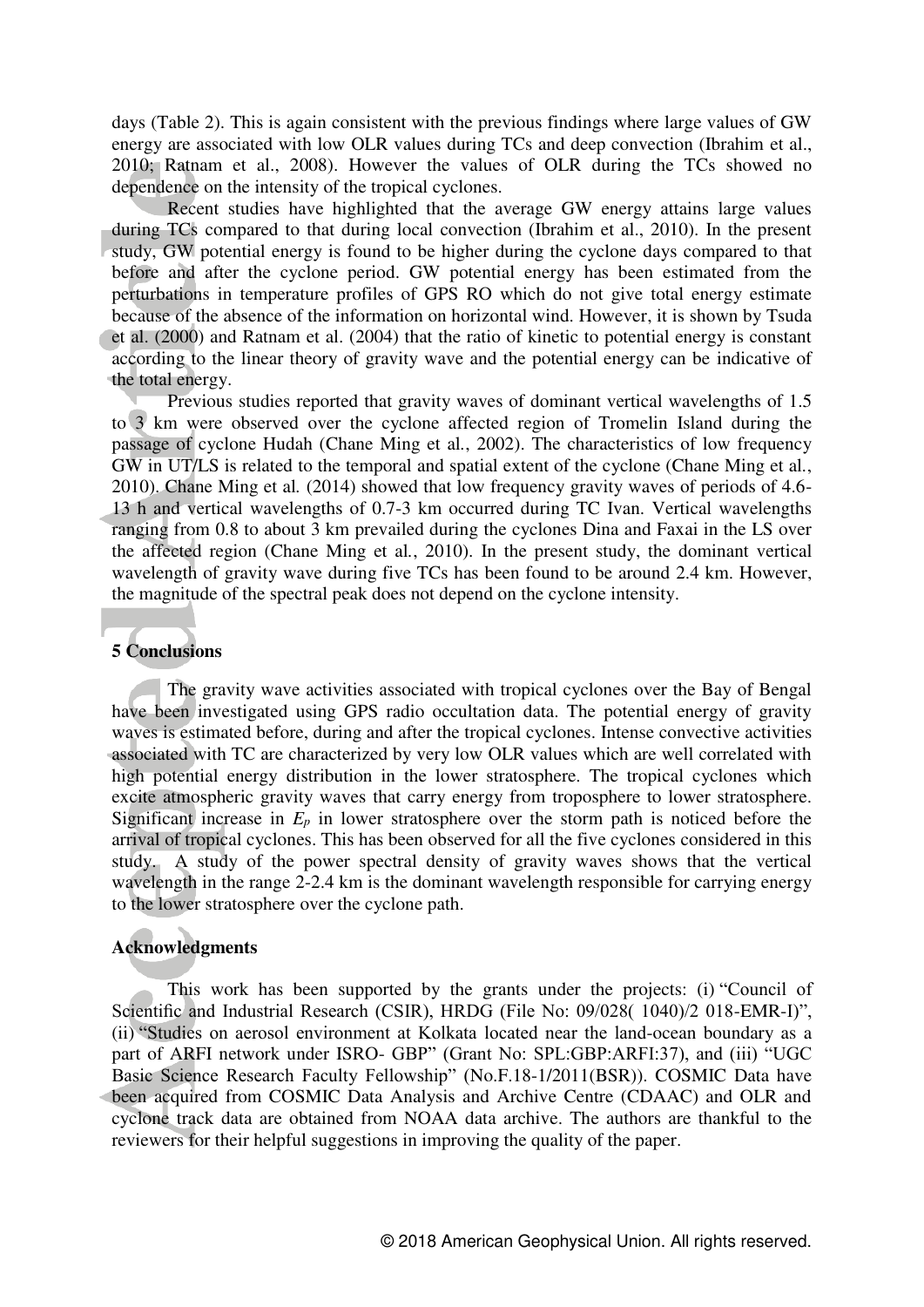## **References**

Alexander, M. J., & Holton, J. R. (1997). A model study of zonal forcing in the equatorial stratosphere by convectively induced gravity waves. *Journal of the Atmospheric Sciences*, *54*(3), 408-419.

Alexander, M. J., Holton, J. R., & Durran, D. R. (1995). The gravity wave response above deep convection in a squall line simulation. *Journal of the Atmospheric Sciences*, *52*(12), 2212-2226.

Alexander, S. P., Klekociuk, A. R., & Tsuda, T. (2009). Gravity wave and orographic wave activity observed around the Antarctic and Arctic stratospheric vortices by the COSMIC GPS-RO satellite constellation. *Journal of Geophysical Research: Atmospheres*, *114*(D17). D<sub>17103</sub>.

Alexander, S. P., Tsuda, T., & Kawatani, Y. (2008). COSMIC GPS Observations of Northern Hemisphere winter stratospheric gravity waves and comparisons with an atmospheric general circulation model. *Geophysical Research Letters*, *35*(10), L10808.

Babu, A. N., Kumar, K. K., Kumar, G. K., Ratnam, M. V., Rao, S. V. B., & Rao, D. N. (2008). Long-term MST radar observations of vertical wave number spectra of gravity waves in the tropical troposphere over Gadanki (13.5◦ N, 79.2◦ E): comparison with model spectra. *Annales Geophysicae*, *26*, 1671-1680.

Bindu, H. H., Ratnam, M. V., Yesubabu, V., Rao, T. N., Kesarkar, A., & Naidu, C. V. (2016). Characteristics of cyclone generated gravity waves observed using assimilated WRF model simulations over Bay of Bengal. *Atmospheric Research*, *180*, 178-188.

Barbe, K., Pintelon, R., & Schoukens, J. (2010). Welch method revisited: nonparametric power spectrum estimation via circular overlap. *IEEE Transactions on signal processing*. *58*(2): 553-565.

Chane-Ming, F., Chen, Z., & Roux, F. (2010). Analysis of gravity-waves produced by intense tropical cyclones. *Annales Geophysicae, 28*(2), 531-547.

Chane Ming, F., Ibrahim, C., Barthe, C., Jolivet, S., Keckhut, P., Liou, Y. A., & Kuleshov, Y. (2014). Observation and a numerical study of gravity waves during tropical cyclone Ivan (2008). *Atmospheric Chemistry and Physics*, *14*(2), 641-658.

Chane-Ming, F., Roff, G., Robert, L., & Leveau, J. (2002). Gravity wave characteristics over Tromelin Island during the passage of cyclone Hudah. *Geophysical Research Letters*, *29*(6). 18-1-18-4.

Chang, J. L., Avery, S. K., Riddle, A. C., Palo, S. E., & Gage, K. S. (1997). First results of tropospheric gravity wave momentum flux measurements over Christmas Island. *Radio Science*, *32*(2), 727-748.

Chun, H. Y., Song, M. D., Kim, J. W., & Baik, J. J. (2001). Effects of gravity wave drag induced by cumulus convection on the atmospheric general circulation. *Journal of the Atmospheric Sciences*, *58*(3), 302-319.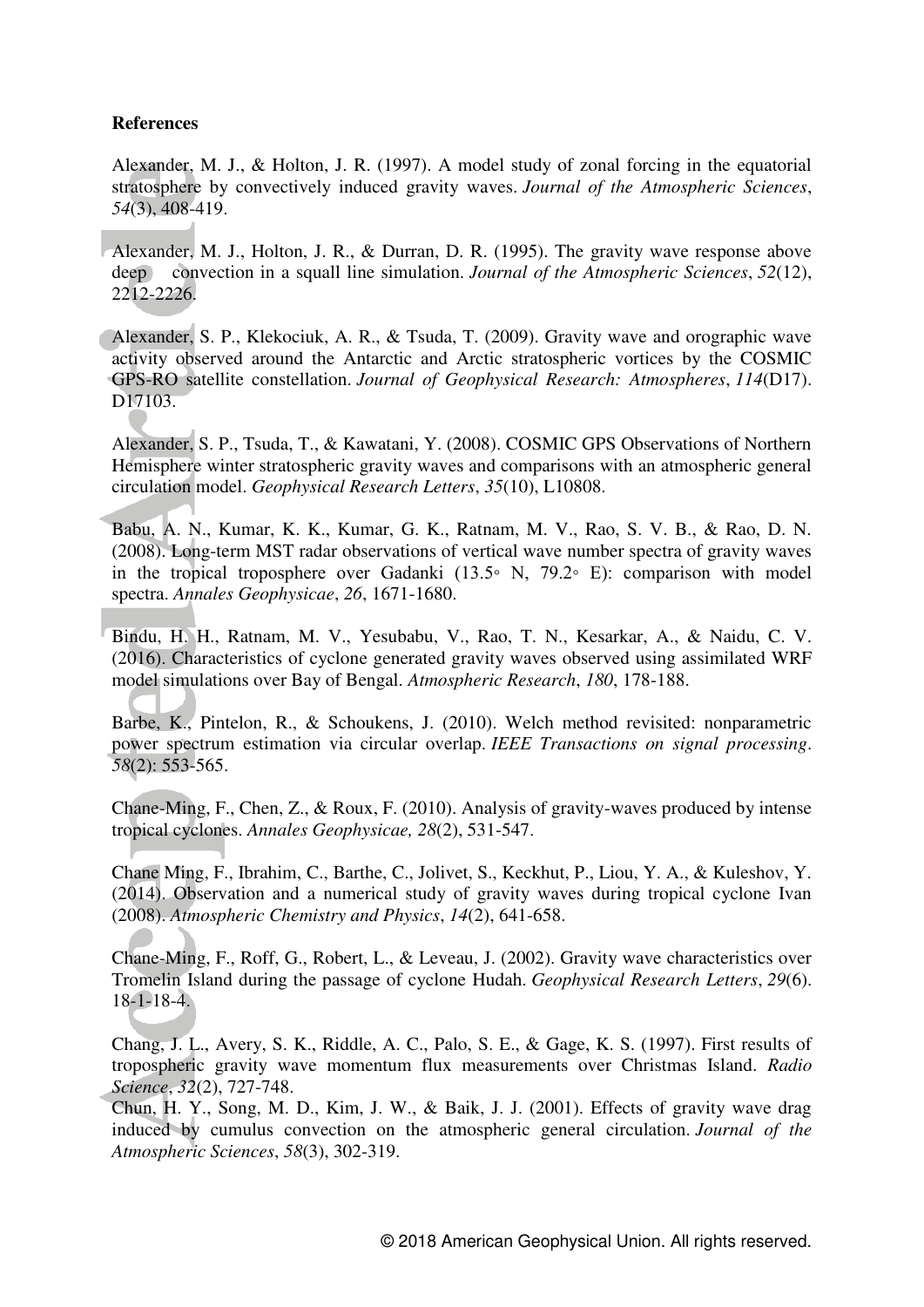Das, S. S., Kumar, K. K., Uma, K. N., Ratnam, M. V., Patra, A. K. et al. (2014). Modulation of thermal structure in the upper troposphere and lower stratosphere (UTLS) region by inertia gravity waves: A case study inferred from simultaneous MST radar and GPS sonde observations. *Indian Journal of Radio and Space Physics, 43*(1), 11-23.

Das, S. S., Ratnam, M. V., Uma, K. N., Subrahmanyam, K. V., Girach, I. A. et al. (2016). Influence of tropical cyclones on tropospheric ozone: possible implications. *Atmospheric Chemistry and Physics*, *16*(8), 4837-4847.

Das, S. S., Uma, K. N., & Das, S. K. (2012). MST radar observations of short-period gravity wave during overhead tropical cyclone. *Radio Science*, *47*(2), RS2019.

De la Torre, A., Schmidt, T., & Wickert, J. (2006). A global analysis of wave potential energy in the lower stratosphere derived from 5 years of GPS radio occultation data with CHAMP. *Geophysical Research Letters*, *33*(24), L248009.

Dutta, G., Kumar, A., Vinay Kumar, P., Venkat Ratnam, M., Chandrashekar, M. et al. (2009). Characteristics of high-frequency gravity waves generated by tropical deep convection: Case studies. *Journal of Geophysical Research: Atmospheres*, *114*(D18), D18109.

Fritts, D. C., & Alexander, M. J. (2003). Gravity wave dynamics and effects in the middle atmosphere. *Reviews of Geophysics*, *41*(1), 3-1-3-64.

Fritts, D. C., & Rastogi, P. K. (1985). Convective and dynamical instabilities due to gravity wave motions in the lower and middle atmosphere: Theory and observations. *Radio Science*, *20*(6), 1247-1277.

Gettelman, A., Salby, M. L., & Sassi, F. (2002). Distribution and influence of convection in the tropical tropopause region. *Journal of Geophysical Research: Atmospheres*, *107*(D10), ACL-6-1-ACL-6-12.

Geller, M. A., & Gong, J. (2010). Gravity wave kinetic, potential, and vertical fluctuation energies as indicators of different frequency gravity waves. *Journal of Geophysical Research: Atmospheres*, *115*(D11), D11111.

Hei, H., Tsuda, T., & Hirooka, T. (2008). Characteristics of atmospheric gravity wave activity in the polar regions revealed by GPS radio occultation data with CHAMP. *Journal of Geophysical Research: Atmospheres*, *113*(D4), D04107.

Holton, J. R. (1983). The influence of gravity wave breaking on the general circulation of the middle atmosphere. *Journal of the Atmospheric Sciences*, *40*(10), 2497-2507.

Ibrahim, C., Chane-Ming, F., Barthe, C., & Kuleshov, Y. (2010). Diagnosis of tropical cyclone activity through gravity wave energy density in the southwest Indian Ocean. *Geophysical Research Letters*, *37*(9), L09807.

Leena, P. P., Ratnam, M. V., & Murthy, B. K. (2012). Inertia gravity wave characteristics and associated fluxes observed using five years of radiosonde measurements over a tropical station. *Journal of Atmospheric and Solar-Terrestrial Physics*, *84*, 37-44.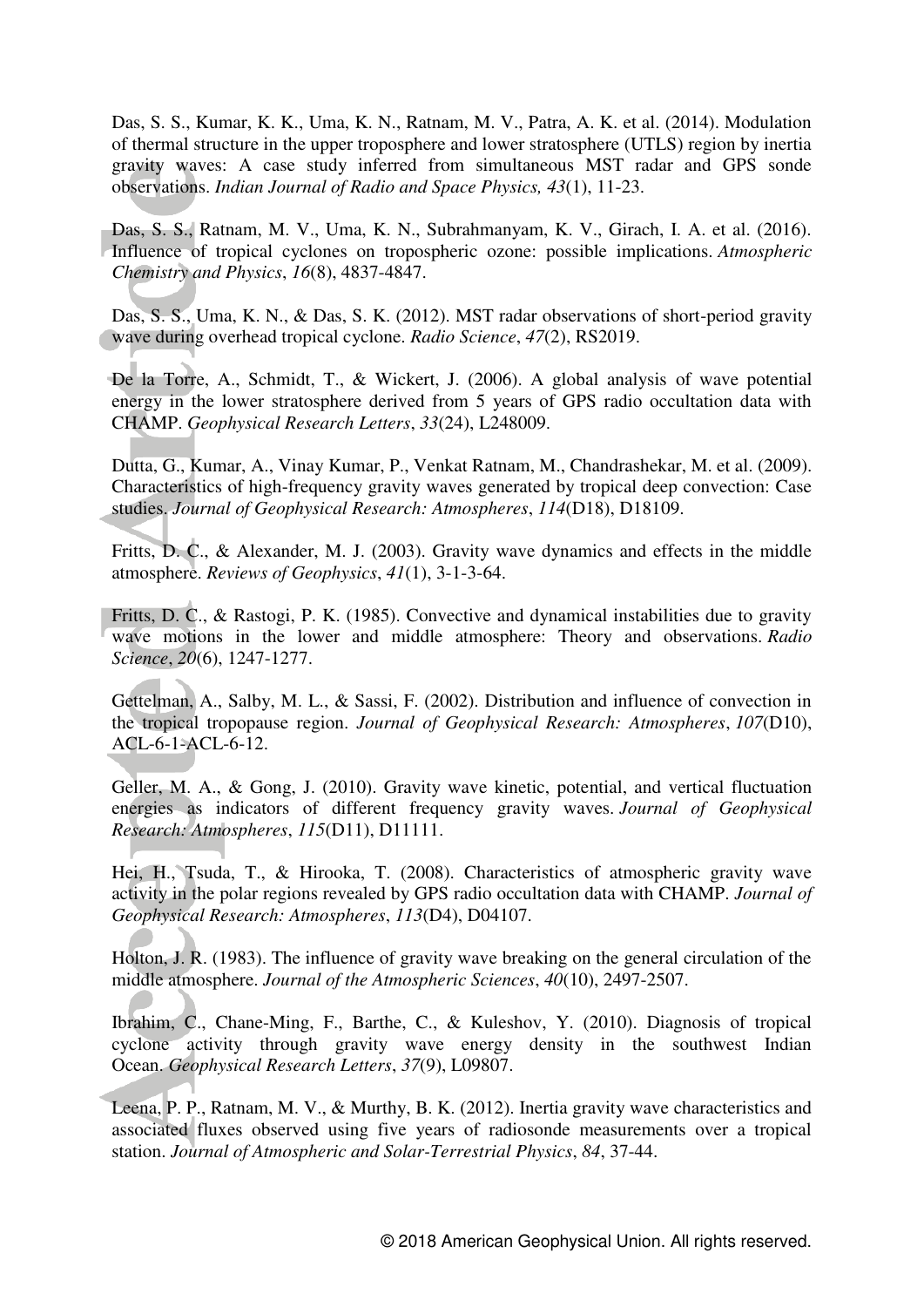Leena, P. P., Ratnam, M. V., Murthy, B. K., & Rao, S. V. B. (2012). Detection of high frequency gravity waves using high resolution radiosonde observations. *Journal of Atmospheric and Solar-Terrestrial Physics*, *77*, 254-259.

McLandress, C., Alexander, M. J., & Wu, D. L. (2000). Microwave Limb Sounder observations of gravity waves in the stratosphere: A climatology and interpretation. *Journal of Geophysical Research: Atmospheres*, *105*(D9), 11947-11967.

Neumann, C. (1993). Global overview in Global Guide to Tropical Cyclone Forecasting, WMO Trop. Cyclone Program Rep. TCP-31, chap. 1, pp. 43, World Meteorol. Organ., Geneva, Switzerland.

Piani, C., Durran, D., Alexander, M. J., & Holton, J. R. (2000). A numerical study of threedimensional gravity waves triggered by deep tropical convection and their role in the dynamics of the QBO. *Journal of the Atmospheric Sciences*, *57*(22), 3689-3702.

Pramitha, M., Ratnam, M. V., Leena, P. P., Murthy, B. K., & Rao, S. V. B. (2016). Identification of inertia gravity wave sources observed in the troposphere and the lower stratosphere over a tropical station Gadanki. *Atmospheric Research*, *176*, 202-211.

Raghavan, S., & Sen Sarma, A. K. (2000). Tropical cyclone impacts in India and neighbourhood. *Storms*, *1*, 339-356.

Rao, D. B., Naidu, C. V., & Rao, B. S. (2001). Trends and fluctuations of the cyclonic systems over North Indian Ocean. *Mausam*, *52*(1), 37-46.

Rastogi, P. K., Kudeki, E., & Sürücü, F. (1996). Distortion of gravity wave spectra of horizontal winds measured in atmospheric radar experiments. *Radio Science*, *31*(1), 105-118.

Ravindra Babu, S., Venkat Ratnam, M., Basha, G., Krishnamurthy, B. V., & Venkateswararao, B. (2015). Effect of tropical cyclones on the tropical tropopause parameters observed using COSMIC GPS RO data. *Atmospheric Chemistry and Physics*, *15*(18), 10239-10249.

Ray, E. A., & Rosenlof, K. H. (2007). Hydration of the upper troposphere by tropical cyclones. *Journal of Geophysical Research: Atmospheres*, *112*(D12).

Reid, G. C., & Gage, K. S. (1985). Interannual variations in the height of the tropical tropopause. *Journal of Geophysical Research: Atmospheres*, *90*(D3), 5629-5635.

Stull, R. B. (1995). *Meteorology Today for Scientists and Engineers: A Technical Companion Book to Meteorology Today by C. Donald Ahrens*. West Publishing Company.

Tsuda, T. (2014). Characteristics of atmospheric gravity waves observed using the MU (Middle and Upper atmosphere) radar and GPS (Global Positioning System) radio occultation. *Proceedings of the Japan Academy, Series B*, *90*(1), 12-27.

Tsuda, T. (2017). Comparison of three retrievals of COSMIC GPS radio occultation results in the tropical upper troposphere and lower stratosphere. *Earth, Planets and Space*, *69*(1), 125.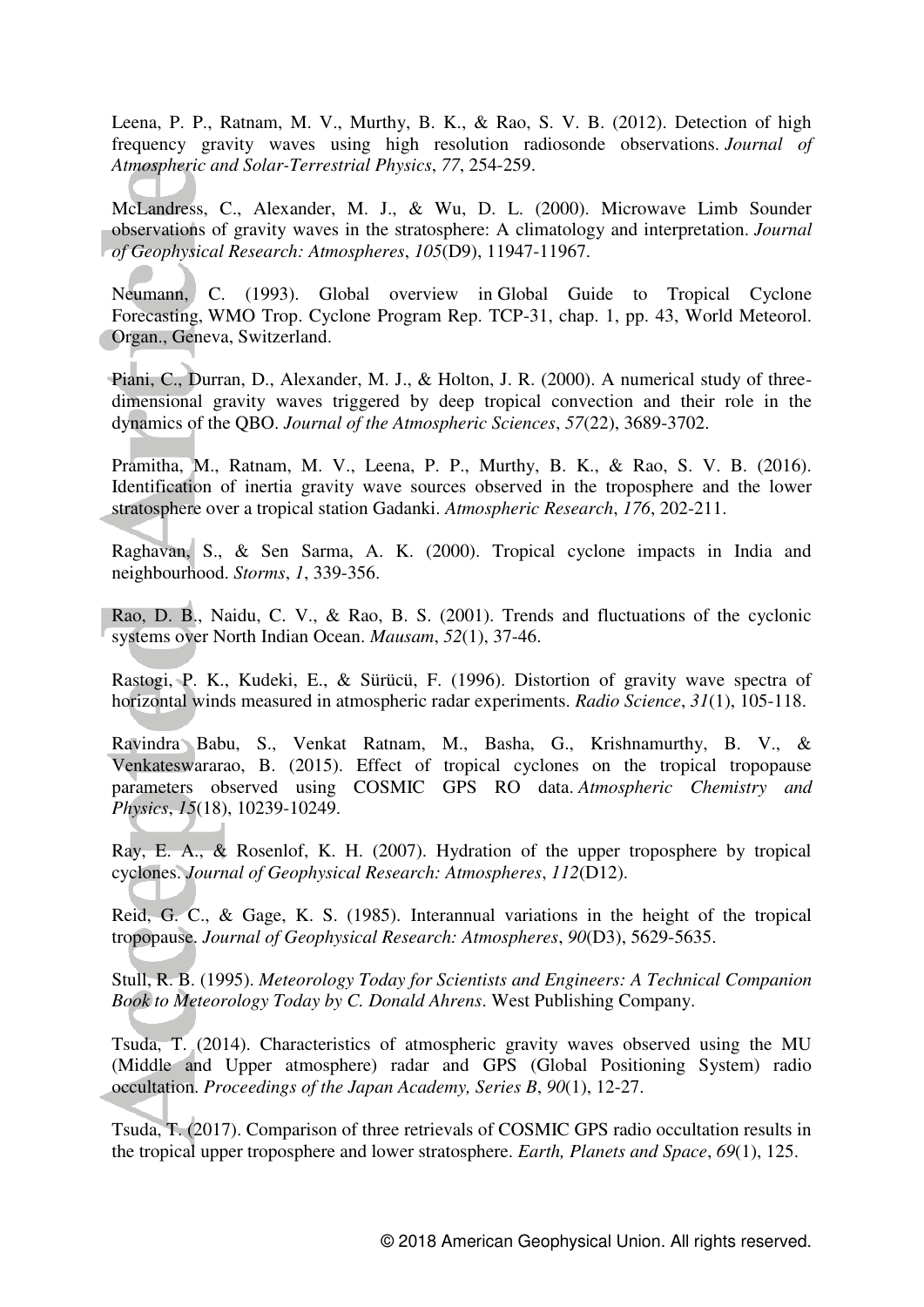Tsuda, T., Nishida, M., Rocken, C., & Ware, R. H. (2000). A global morphology of gravity wave activity in the stratosphere revealed by the GPS occultation data (GPS/MET). *Journal of Geophysical Research: Atmospheres*, *105*(D6), 7257-7273.

Tsuda, T., Ratnam, M. V., Alexander, S. P., Kozu, T., & Takayabu, Y. (2009). Temporal and spatial distributions of atmospheric wave energy in the equatorial stratosphere revealed by GPS radio occultation temperature data obtained with the CHAMP satellite during 2001– 2006. *Earth, Planets and Space*, *61*(4), 525-533.

Tsuda, T., Ratnam, M. V., May, P. T., Alexander, M. J., Vincent, R. A., & MacKinnon, A. (2004). Characteristics of gravity waves with short vertical wavelengths observed with radiosonde and GPS occultation during DAWEX (Darwin Area Wave Experiment). *Journal of Geophysical Research: Atmospheres*, *109*(D20), D20S03.

Venkat Ratnam, M., Narendra Babu, A., Jagannadha Rao, V. V. M., Vijaya Bhaskar Rao, S., & Narayana Rao, D. (2008). MST radar and radiosonde observations of inertia-gravity wave climatology over tropical stations: Source mechanisms. *Journal of Geophysical Research: Atmospheres*, *113*(D7), D07109.

Venkat Ratnam, M., Ravindra Babu, S., Das, S. S., Basha, G., Krishnamurthy, B. V., & Venkateswararao, B. (2016). Effect of tropical cyclones on the stratosphere–troposphere exchange observed using satellite observations over the north Indian Ocean. *Atmospheric Chemistry and Physics*, *16*(13), 8581-8591.

Venkat Ratnam, M., Tetzlaff, G., & Jacobi, C. (2004). Global and seasonal variations of stratospheric gravity wave activity deduced from the CHAMP/GPS satellite. *Journal of the Atmospheric Sciences*, *61*(13), 1610-1620.

Vincent, R. A., & Alexander, M. J. (2000). Gravity waves in the tropical lower stratosphere: An observational study of seasonal and interannual variability. *Journal of Geophysical Research: Atmospheres*, 105(D14), 17971-17982.

Vincent, R. A., & Eckermann, S. D. (1990). VHF radar observations of mesoscale motions in the troposphere: Evidence for gravity wave Doppler shifting. *Radio science*, *25*(5), 1019- 1037.

Welch, P. (1967). The use of fast Fourier transform for the estimation of power spectra: a method based on time averaging over short, modified periodograms. *IEEE Transactions on audio and electroacoustics*, *15*(2), 70-73.

Wilson, R., Chanin, M. L., & Hauchecorne, A. (1991). Gravity waves in the middle atmosphere observed by Rayleigh lidar: 2. Climatology. *Journal of Geophysical Research: Atmospheres*, *96*(D3), 5169-5183.

Worthington, R. M., & Thomas, L. (1996). The measurement of gravity wave momentum flux in the lower atmosphere using VHF radar. *Radio Science*, *31*(6), 1501-1517.

Wu, D. L., & Waters, J. W. (1996). Satellite observations of atmospheric variances: A possible indication of gravity waves. *Geophysical Research Letters*, *23*(24), 3631-3634.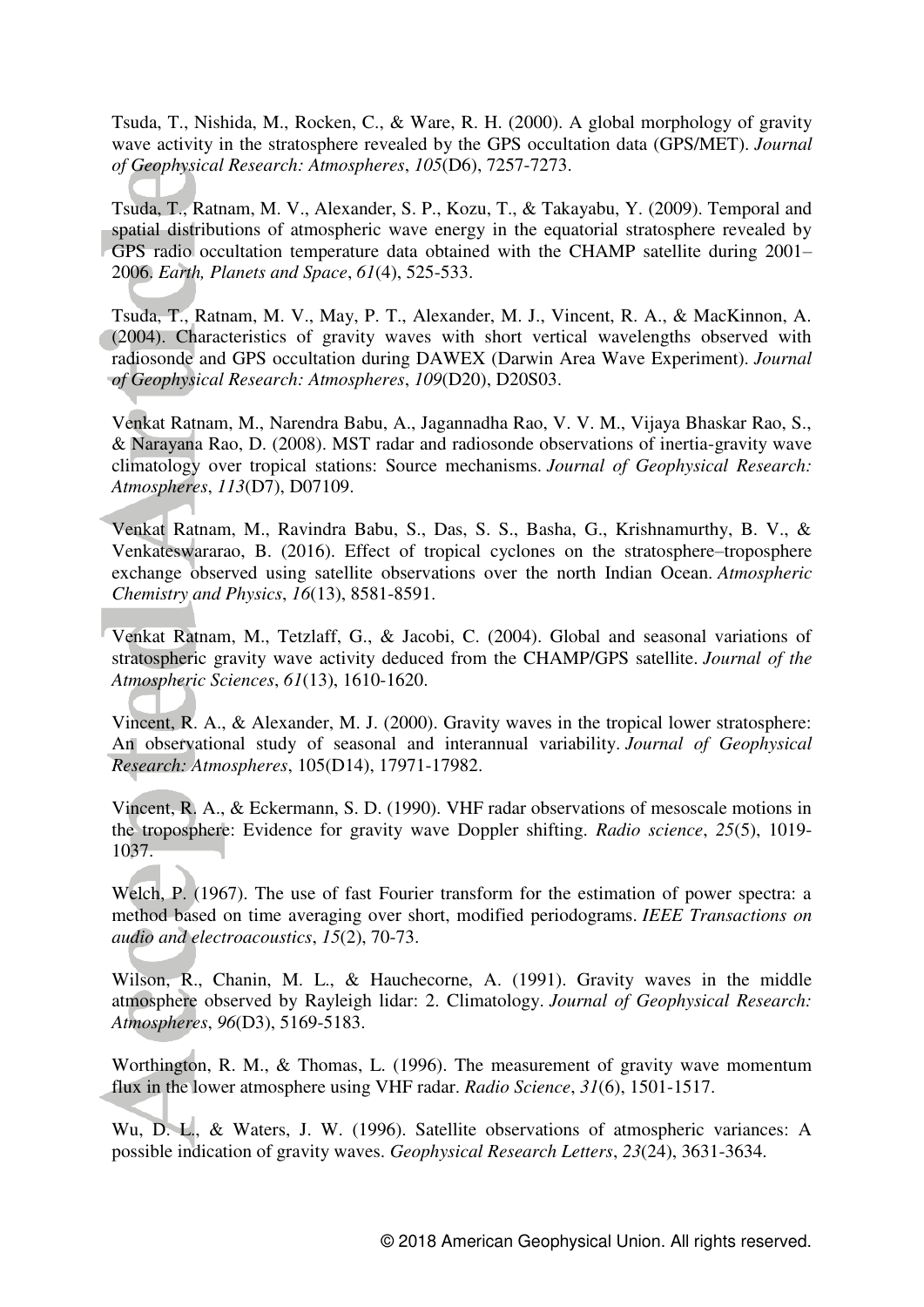Zhang, F., Shi, X. F., & Zhang, X. Z. 2009. Study and Simulation of Welch Power Spectrum Estimation Method [J]. *Journal of Xi'an Technological University*, 4: 013.

Acc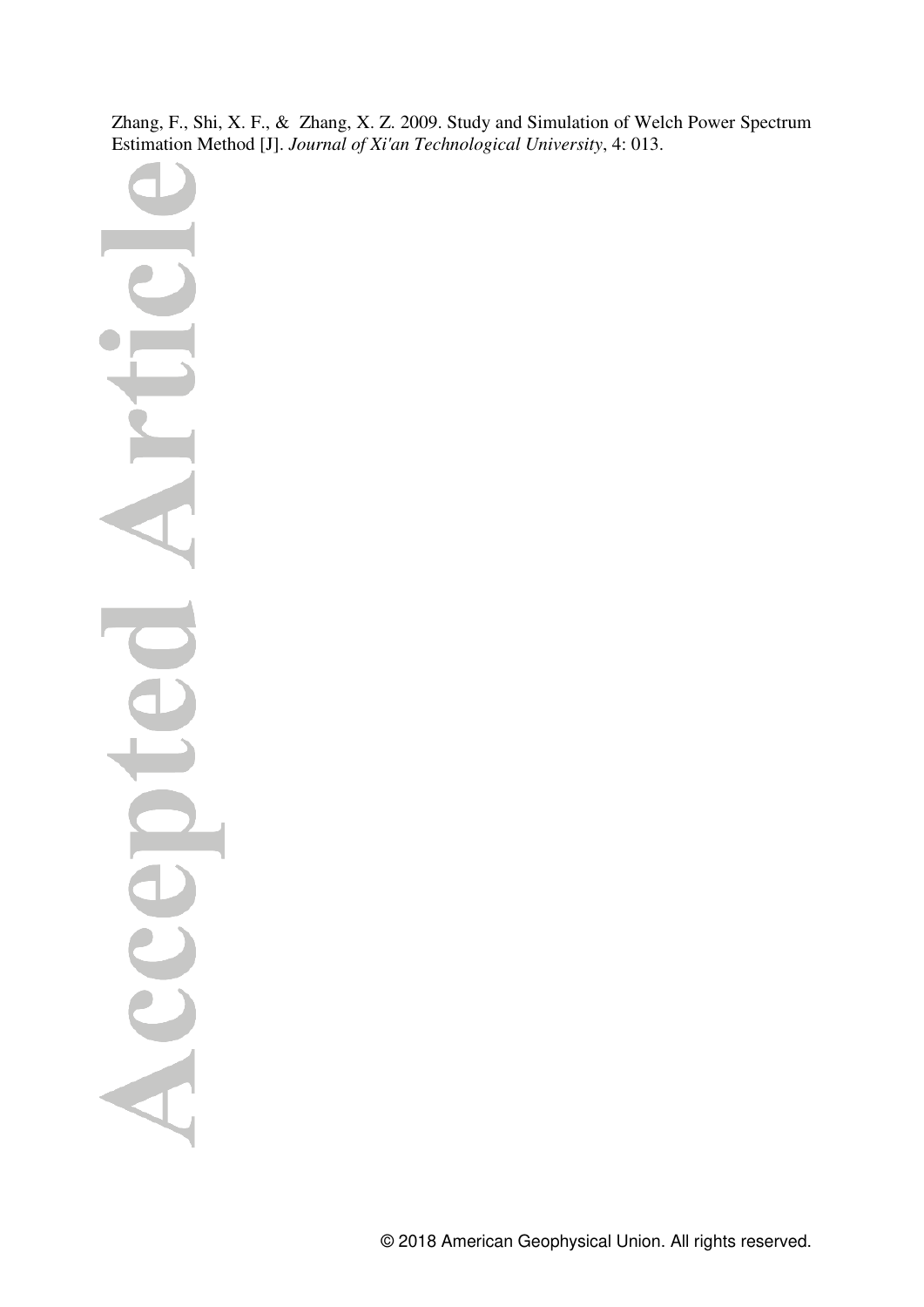# **Table1**

*Total Number of Occultations before during and after the Five Tropical Cyclones over the Region 4°-45° N and Of 65°-100° E are shown. Average numbers of occultations in each grid of 8<sup>o</sup> x8<sup>o</sup>are also given.* 

| Cyclone.      |               | Total Occultation over the latitude             |         | Average number of occultation within |         |         |  |  |  |  |  |  |
|---------------|---------------|-------------------------------------------------|---------|--------------------------------------|---------|---------|--|--|--|--|--|--|
| names         |               | range of $4^{\circ}$ -45° N and longitude range |         | the grid of $8^{\circ}x8^{\circ}$    |         |         |  |  |  |  |  |  |
|               |               | of $65^{\circ}$ -100 $^{\circ}$                 |         |                                      |         |         |  |  |  |  |  |  |
|               | <b>Before</b> | During                                          | After   | <b>Before</b>                        | During  | After   |  |  |  |  |  |  |
|               | cyclone       | cyclone                                         | cyclone | cyclone                              | cyclone | cyclone |  |  |  |  |  |  |
| Sidr          | 438           | 235                                             | 325     | 20                                   | 11      | 15      |  |  |  |  |  |  |
|               |               |                                                 |         |                                      |         |         |  |  |  |  |  |  |
| <b>Nargis</b> | 558           | 394                                             | 503     | 25                                   | 18      | 23      |  |  |  |  |  |  |
|               |               |                                                 |         |                                      |         |         |  |  |  |  |  |  |
| Aila          | 422           | 427                                             | 443     | 19                                   | 20      | 20      |  |  |  |  |  |  |
|               |               |                                                 |         |                                      |         |         |  |  |  |  |  |  |
| Giri          | 179           | 143                                             | 176     | 8                                    | 7       | 8       |  |  |  |  |  |  |
|               |               |                                                 |         |                                      |         |         |  |  |  |  |  |  |
| Phailin       | 293           | 351                                             | 459     | 13                                   | 16      | 21      |  |  |  |  |  |  |
|               |               |                                                 |         |                                      |         |         |  |  |  |  |  |  |

Acce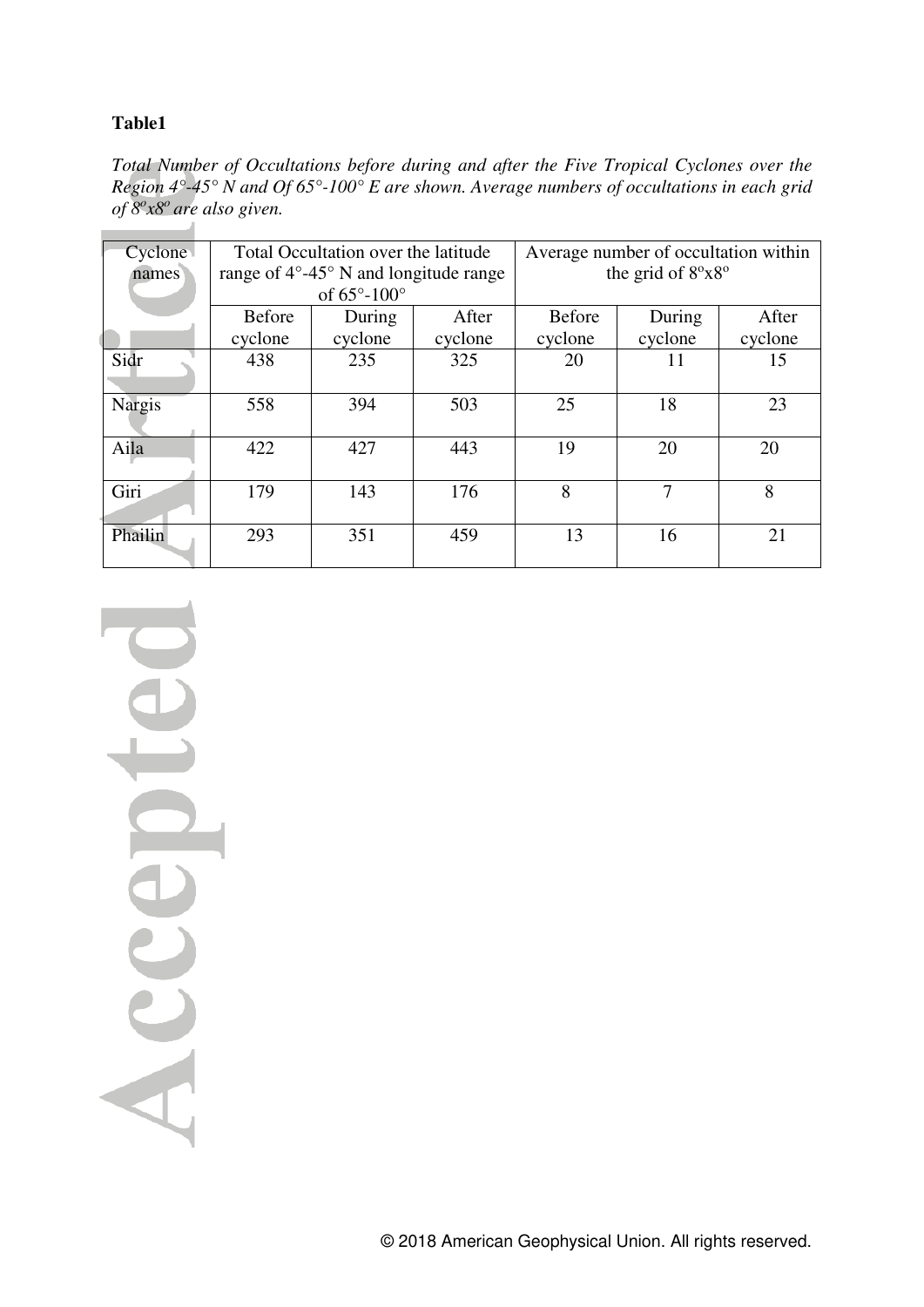# **Table 2**

| Cyclone | Cate-     | Landfall region of | Minimum |           | Average energy over the |         |         | Average dominant wavelength |         |         |
|---------|-----------|--------------------|---------|-----------|-------------------------|---------|---------|-----------------------------|---------|---------|
| names   | gory      | the cyclones       | Maximum | of        | cyclone path $(J/kg)$   |         |         | over cyclone path (km)      |         |         |
|         |           |                    | wind    | average   | Before                  | During  | After   | <b>Before</b>               | During  | After   |
|         |           |                    | speed   | OLR over  | cyclone                 | cyclone | cyclone | cyclone                     | cyclone | cyclone |
|         |           |                    | (km/h)  | cyclone   |                         |         |         |                             |         |         |
|         |           |                    |         | path      |                         |         |         |                             |         |         |
|         |           |                    |         | $(W/m^2)$ |                         |         |         |                             |         |         |
| Sidr    | 4         | Bangladesh         | 250     | 171.0     | 1.94                    | 2.34    | 1.23    | 2.41                        | 2.48    | 2.35    |
| Nargis  | $4 \cdot$ | Border region of   | 215     | 125.0     | 2.32                    | 3.10    | 1.16    | 2.28                        | 2.48    | 2.41    |
|         |           | Myanmar and        |         |           |                         |         |         |                             |         |         |
|         |           | Thailand           |         |           |                         |         |         |                             |         |         |
|         |           |                    |         |           |                         |         |         |                             |         |         |
| Aila    |           | West Bengal,       | 120     | 115.6     | 2.33                    | 2.52    | 1.64    | 2.23                        | 2.35    | 2.17    |
|         |           | India and          |         |           |                         |         |         |                             |         |         |
|         |           | Bangladesh         |         |           |                         |         |         |                             |         |         |
| Giri    | 4         | Myanmar            | 250     | 156.8     | 2.23                    | 3.24    | 0.94    | 1.97                        | 2.25    | 2.21    |
| Phailin | 5         | Odisha, India      | 260     | 160.7     | 2.37                    | 3.01    | 1.48    | 2.17                        | 2.45    | 2.23    |

 *Different Features Observed During the Five Tropical Cyclones.* 

U Accep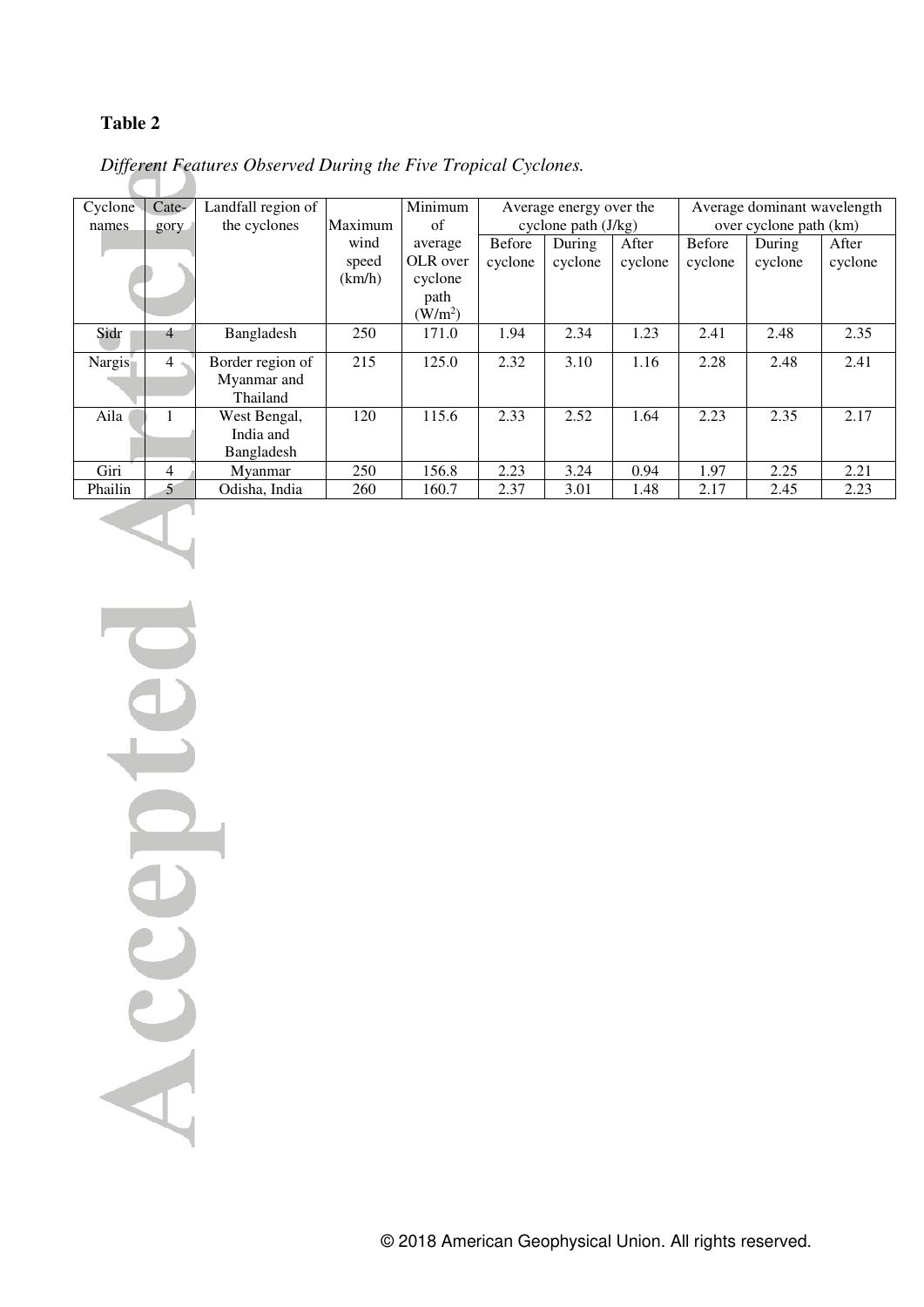

**Figure 1.** (a) Actual temperature and mean temperature profile and (b) Perturbation profile during the tropical cyclone Sidr for the location (12.44°N, 89.73° E) on 11 November 2007.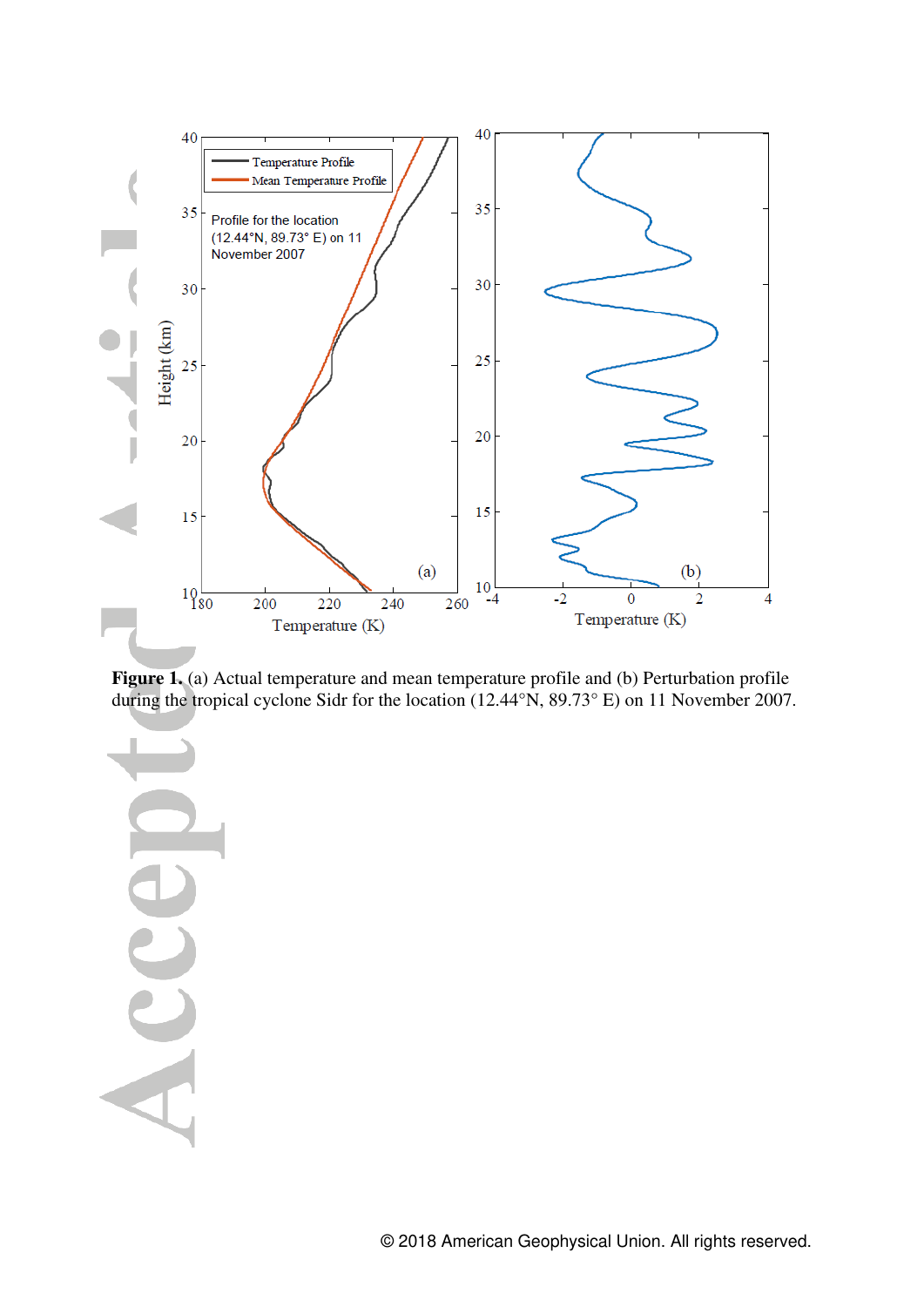

**Figure 2.** (a) Path of the cyclone Sidr, depicted by filled circles superimposed on the contour plot of average OLR (W/m2) value during 11-16 November 2007. Contour plots of average potential energy (J/kg) in the height range 19-26 km: (b) before the cyclone (3-10 November), (c) during the cyclone (11-16 November), and (d) after the cyclone Sidr (22-29 November 2007).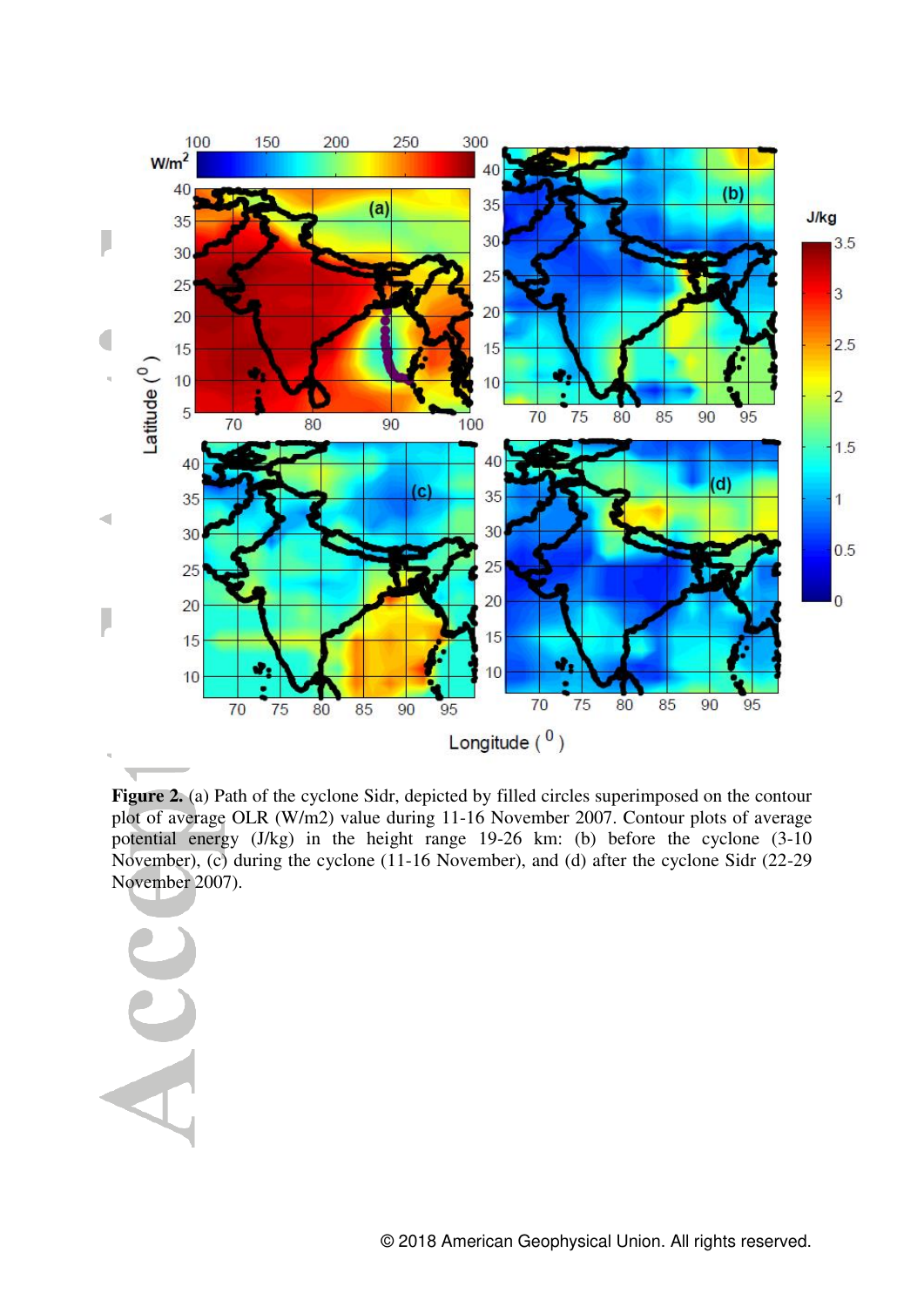

**Figure 3.** (a) Path of the cyclone Nargis, depicted by filled circles superimposed on the contour plot of average OLR (W/m**<sup>2</sup> )** value **during 27 April-03 May 2008.** Contour plots of average potential energy (J/kg) in the height range 19-26 km: (b) before the storm (18-26 April), (c) during the storm (27 April -03 May), and (d) after the storm Nargis (8-16 May 2008).

ACC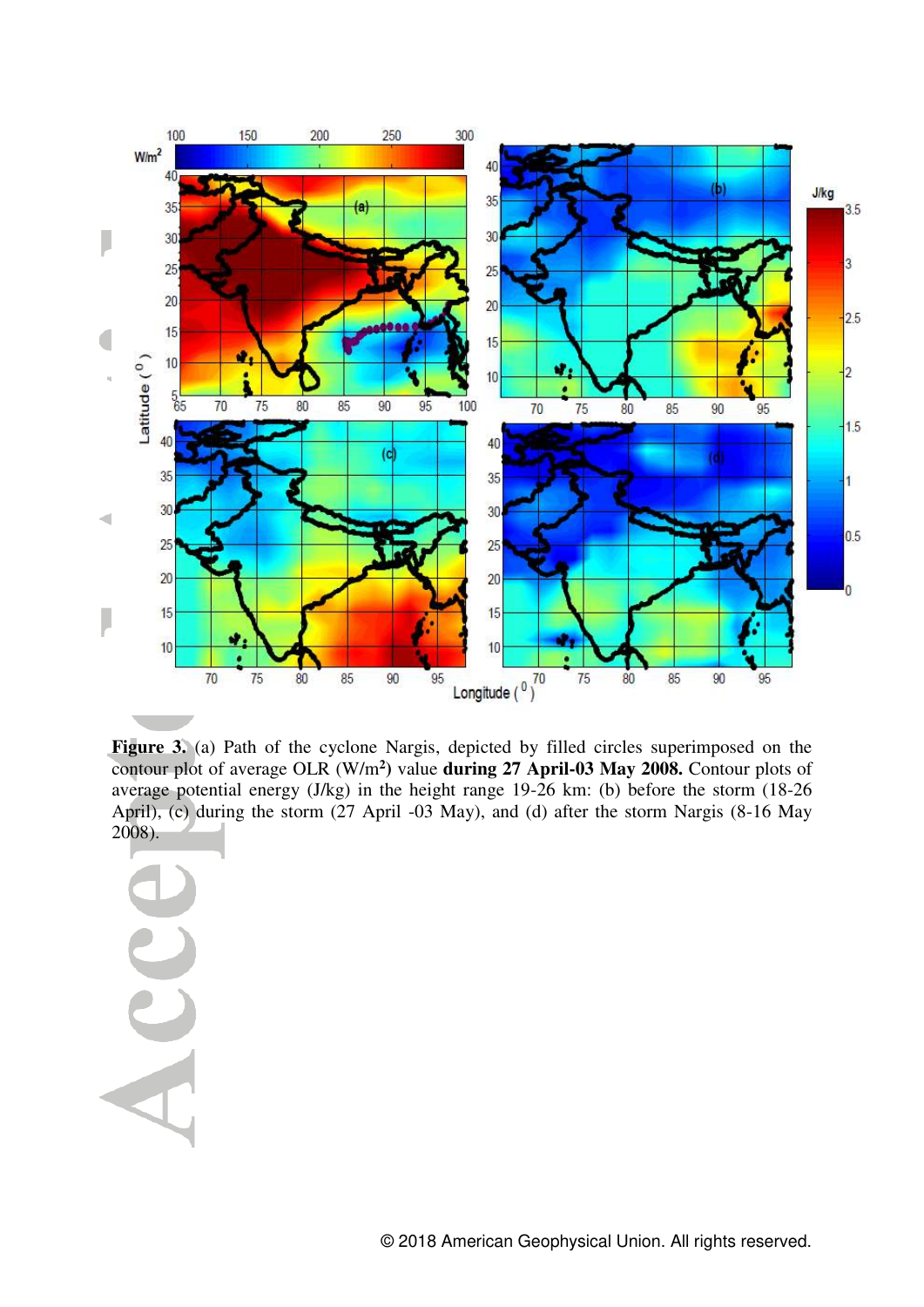

**Figure 4**. (a) Path of the cyclone Aila, depicted by filled circles superimposed on the contour plot of average OLR  $(W/m^2)$  value during 22-27 May 2009. Contour plots of average potential energy  $(J/kg)$  in the height range 19-26 km: (b) before the cyclone  $(15-21$  May),  $(c)$ during the cyclone (22-27 May), and (d) after the cyclone Aila (2-10 June 2009).

Acc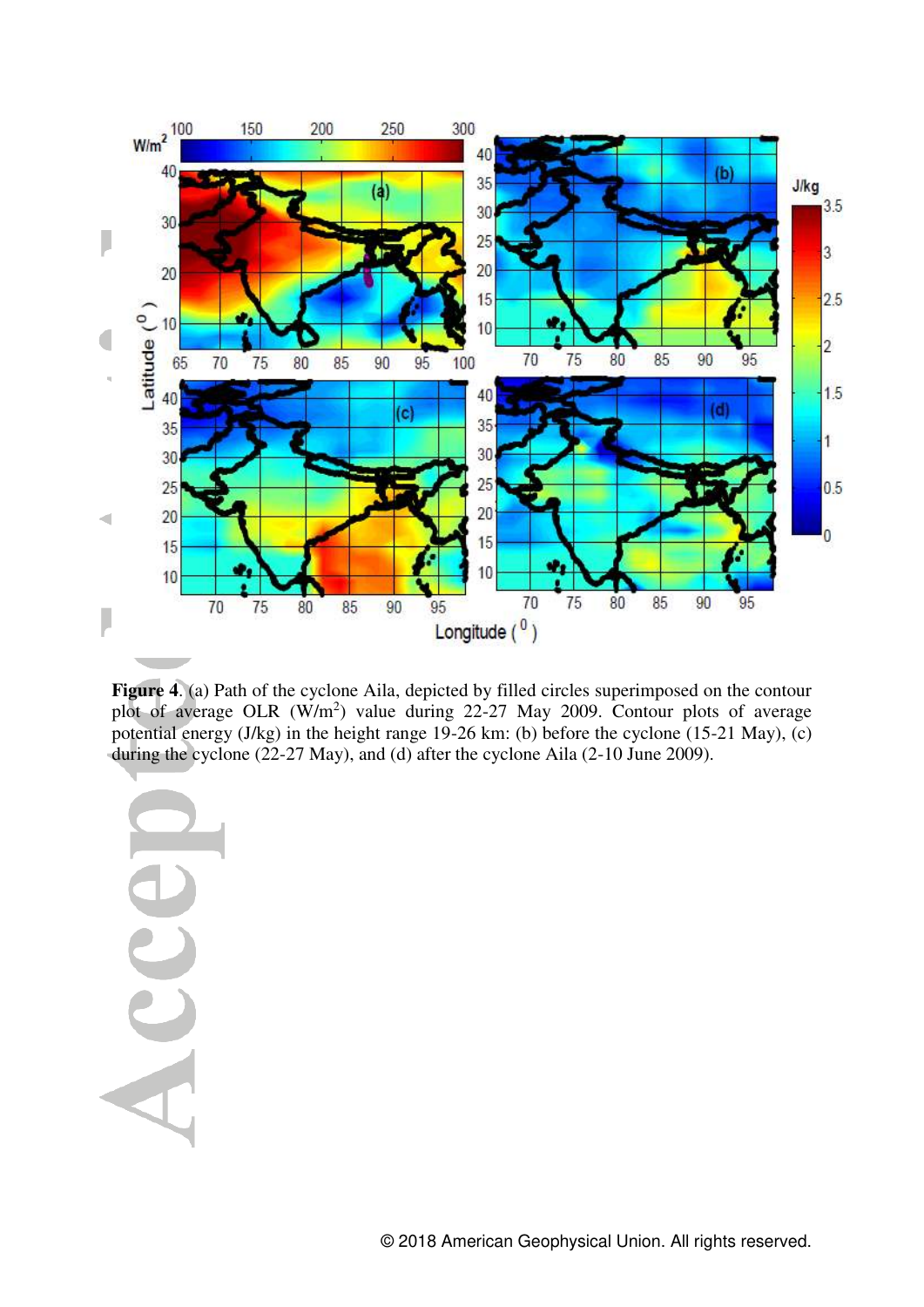

Figure 5. (a) Path of the cyclone Giri depicted by filled circles superimposed on the contour plot of average OLR  $(W/m^2)$  value during 20-23 October 2010. Contour plots of average potential energy (J/kg) in the height range 19-26 km: (b) before the cyclone (15 -19 October), (c) during the cyclone (20-23 October), and (d) after the cyclone Giri (28 October - 4 November 2010).

AC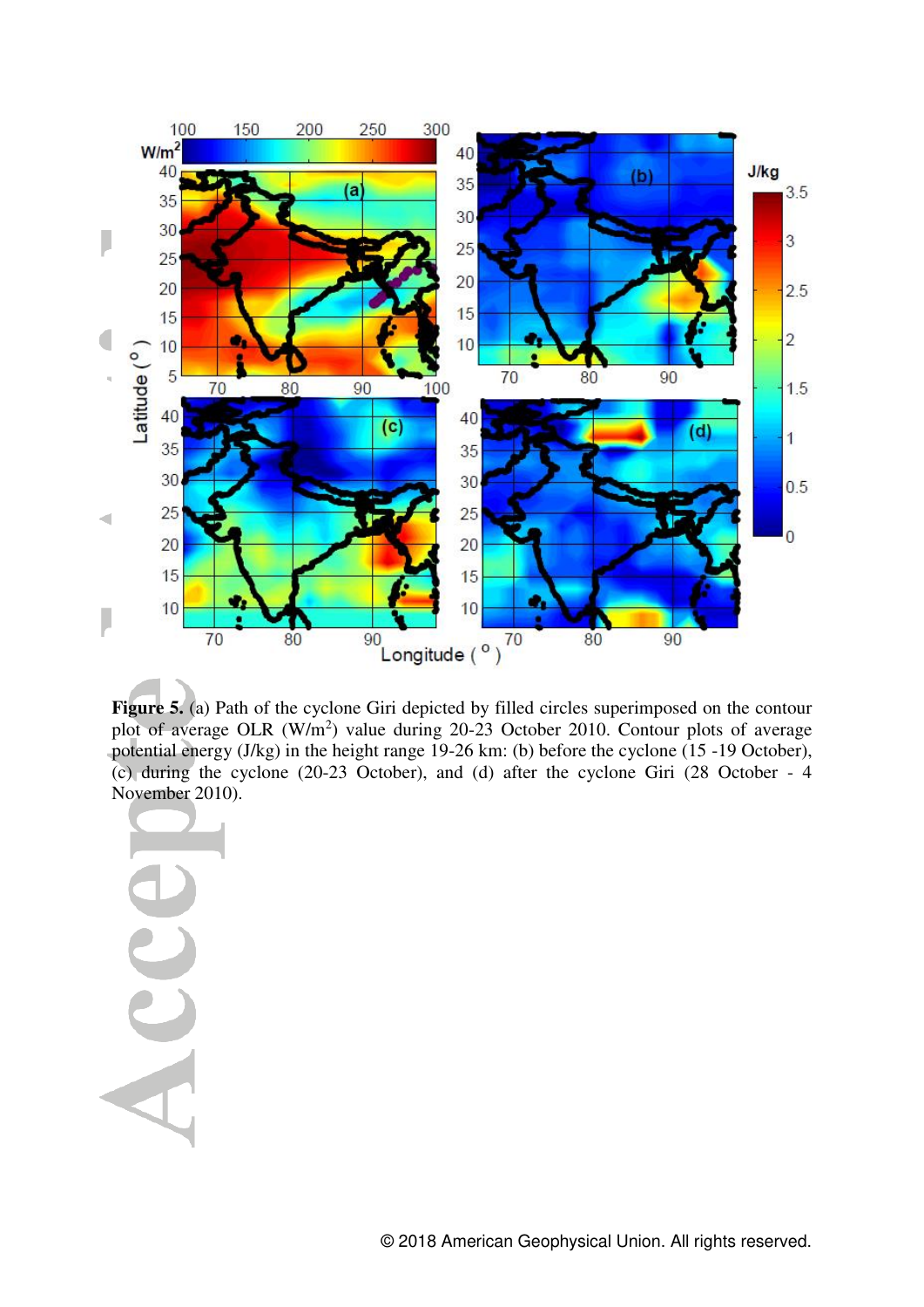

Figure 6. (a) Path of the cyclone Phailin, depicted by filled circles superimposed on the contour plot of average OLR  $(W/m^2)$  value during 4-14 October 2013. Contour plots of average potential energy (J/kg) in the height range 19-26 km: (b) before the cyclone (27 September -3 October), (c) during the cyclone (4-14 October), and (d) after the cyclone Phailin (20-28 October 2013).

ACC